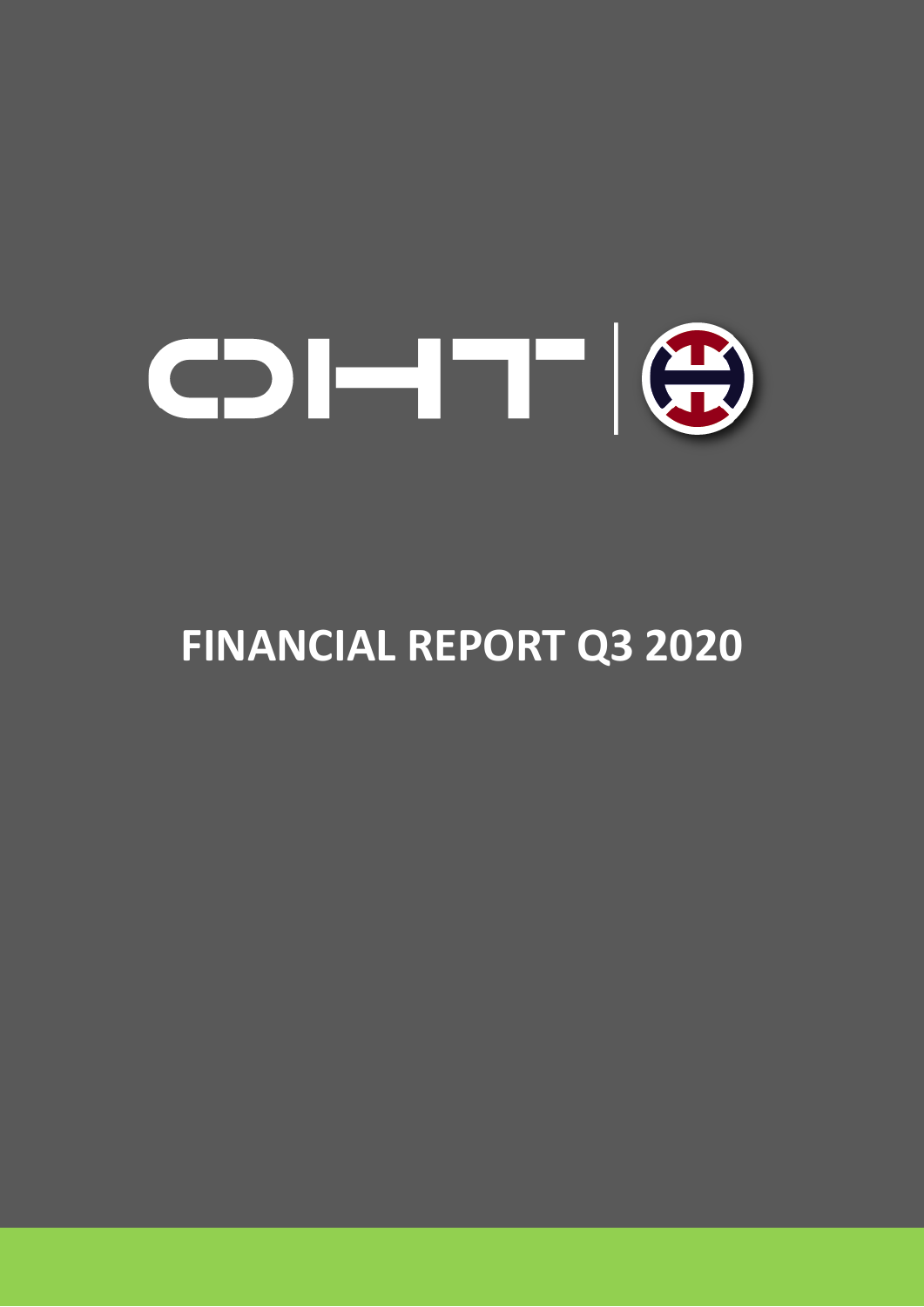

## **CONTENTS**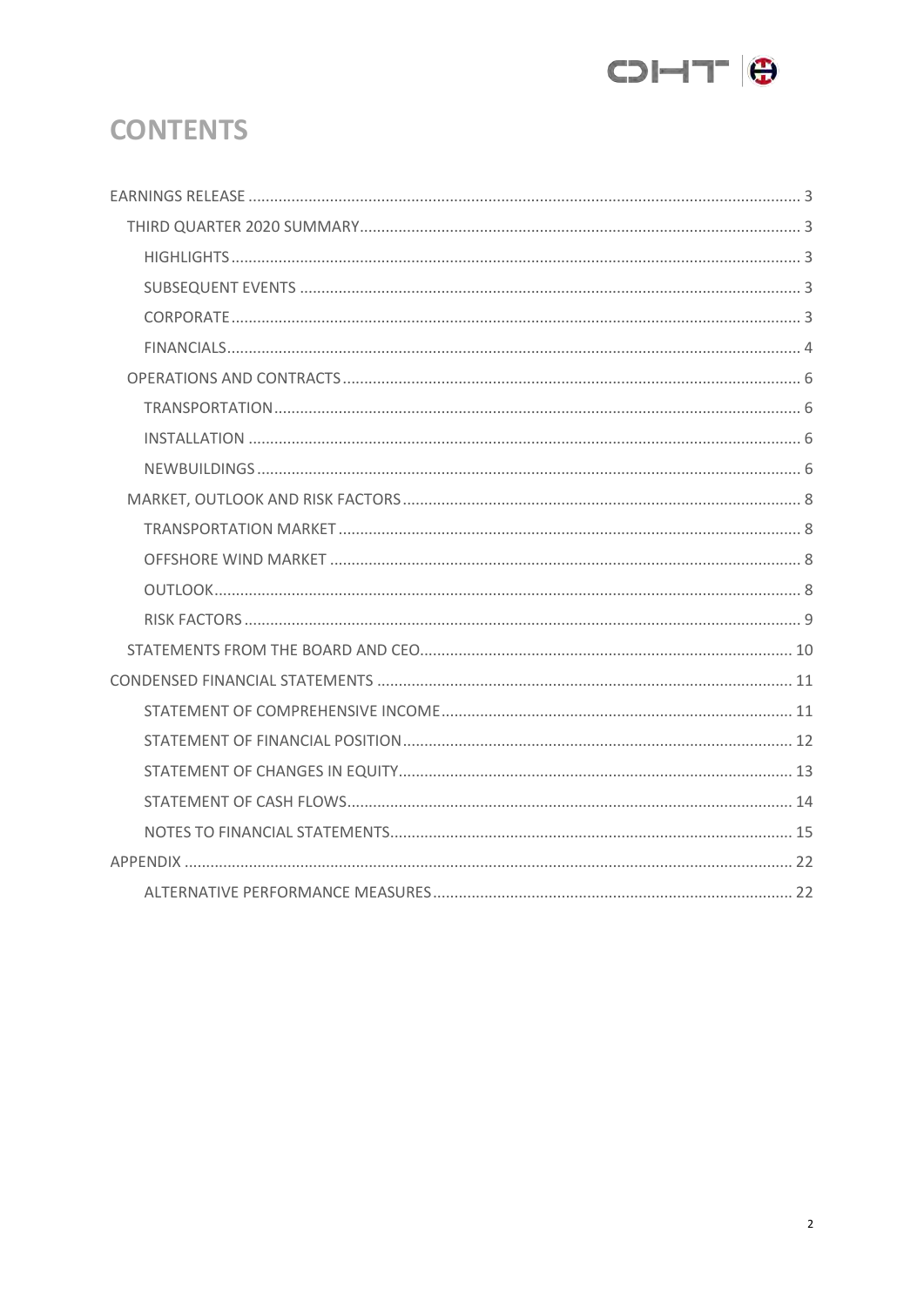

### <span id="page-2-0"></span>**EARNINGS RELEASE**

#### <span id="page-2-1"></span>THIRD QUARTER 2020 SUMMARY

#### <span id="page-2-2"></span>**HIGHLIGHTS**

- Positive Adjusted EBITDA<sup>[1](#page-2-5)</sup> of \$6.3 million in Q3 2020 (YTD \$21.9 million), compared to \$10.7 million in Q2  $2020$
- Operating revenue was \$17.6 million in Q3 2020, down from \$22.5 million in Q2 2020
- Net profit was \$3.6 million (\$0.038 per share) in Q3 2020, compared to a net profit of \$6.5 million (\$0.069 per share) in Q2 2020
- Reorganization of Offshore Heavy Transport Group; OHT ASA as new parent company
- Successful private placement with gross proceeds of \$56.8 million
- Shares in OHT ASA listed on Merkur Market
- Solid operational performance on transportation fleet, with 84% utilization YTD
- Acquisition of all shares of VIND Offshore Installation AS with subsidiaries during September
- Signed major EPC contract for Mission Equipment with MacGregor and Kongsberg Maritime
- Signed final contracts for the Dogger Bank A & B foundation installation campaigns

#### <span id="page-2-3"></span>**SUBSEQUENT EVENTS**

- On 3 October 2020, the Group signed a ship building contract for one wind turbine installation vessel, VIND 1
- The Group's \$30 million revolving credit facility (RCF) elapses end of this year. Therefore, the Group has negotiated a facility to replace the current one. The new RCF has a three-year term, limit of \$50 million, with a step-down to \$30 million in year 3. The facility is expected to be signed during first half of December

#### <span id="page-2-4"></span>**CORPORATE**

On 17 September 2020, all of the shares in Offshore Heavy Transport AS were contributed to OHT ASA ("the Company"), against an issue of 93,761,334 shares in the Company to the shareholders of Offshore Heavy Transport AS, immediately following a write down of the existing share capital of the Company to zero (the "Reorganization"). The assets and liabilities of the new group and the original group are the same immediately before and after the reorganization. This reorganization established the very same shareholder structure of the Company as had been in Offshore Heavy Transport AS immediately prior to the reorganization. The purpose of the reorganization was to establish OHT ASA as the new holding company of the Group. Offshore Heavy Transport AS' historical consolidated financial statements represent the new Group's historical financial information going forward, and as such these financial statements reflect the Group's historical activities.

<span id="page-2-5"></span><sup>1</sup> Adjusted earnings before interest, taxation, depreciation and amortization ("Adjusted EBITDA") is a non-IFRS measure and the Group has defined it as the operating profit excluding the impact of the following items:

<sup>-</sup> Depreciation and amortization expenses in the Statement of Comprehensive Income

<sup>-</sup> Expenses related to warrants as listed in note 8 in the Notes to the Financial Statements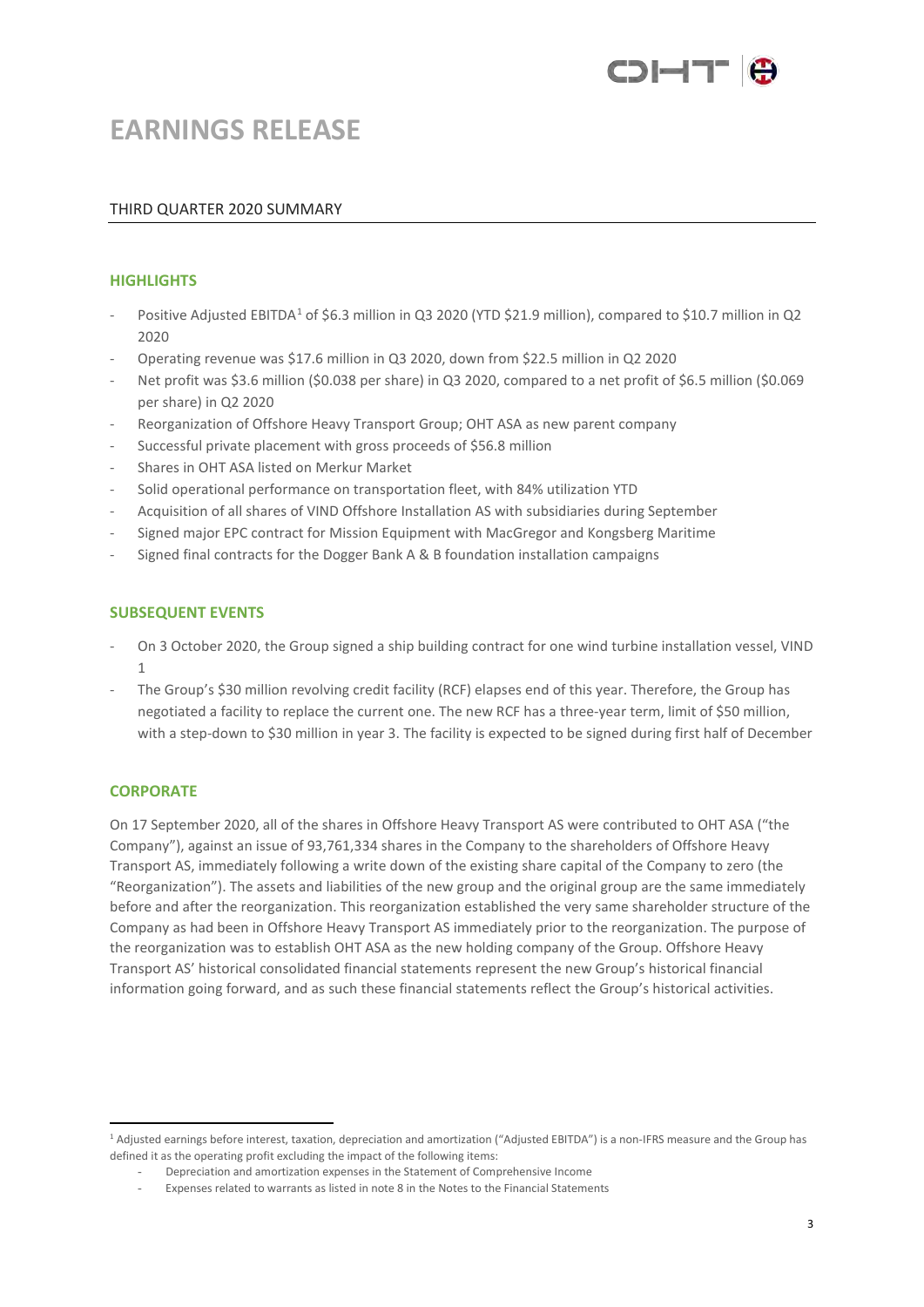

On the same date, the shareholders of OHT ASA resolved to issue 27,086,700 new shares against consideration in cash through a private placement. Total gross proceeds from the private placement was \$56.8 million (the subscription price was fixed at NOK 20 per share). The shareholders also resolved to issue 1,018,935 warrants. For further information on warrants, see note 8 to the financial statements.

Following the contribution in kind and the private placement, OHT ASA's share capital consists of 120,848,034 shares, each at a nominal value of \$0.01 (NOK 0.10). All issued shares are fully paid. The shares of the Company are traded on Oslo Stock Exchanges' marketplace Merkur Market.

Also on 17 September, the Company completed the acquisition of 100% of the shares in Vind Offshore Installation AS from Turbin Capital AS. Vind Offshore Installation AS had on the date of acquisition entered into a heads of agreement with China Merchant Industry Holdings for the building of two jack-up wind turbine installation vessels with options for two additional vessels. Consideration for the shares was NOK 30,000, however Turbin Capital AS is entitled to an additional purchase price of (i) \$2.3 million which falls due upon the effective date of the first shipbuilding contract and (ii) \$1.1 million which falls due upon the effective date of the second shipbuilding contract. The additional purchase price set out in sub-section (i) shall be paid either in shares of the Company based on a subscription price of NOK 20 per share or paid in cash, to which Turbin Capital AS has undertaken to use the proceeds to acquire shares in the Company. The additional purchase price set out in sub-section (ii) above shall be settled in cash.

#### <span id="page-3-0"></span>**FINANCIALS**

#### **Financial key figures**

| in \$ thousands                            | Q3 2020   | Q2 2020 |
|--------------------------------------------|-----------|---------|
| Operating revenue                          | 17,605    | 22,524  |
| Adjusted EBITDA                            | 6,343     | 10,690  |
| Operating profit                           | 1,215     | 6,458   |
| Net Financial Income                       | 2,483     |         |
| Profit before tax                          | 3,698     | 6,458   |
| Vessels and construction contracts         | 202,018   | 190,966 |
| Bank deposits and cash equivalents         | 71,206    | 11,491  |
| <b>Total Assets</b>                        | 292,261   | 228,376 |
| <b>Total Equity</b>                        | 236,106   | 176,456 |
| Debt to credit institutions                | 18,958    | 13,915  |
| Net cashflow from operating activities     | 14,849    | 5,627   |
| Net cashflow used in investment activities | (15, 023) | (4,895) |
| Net cashflow from financing activities     | 59,889    |         |
| Earnings per share, in \$ per share        | 0.038     | 0.069   |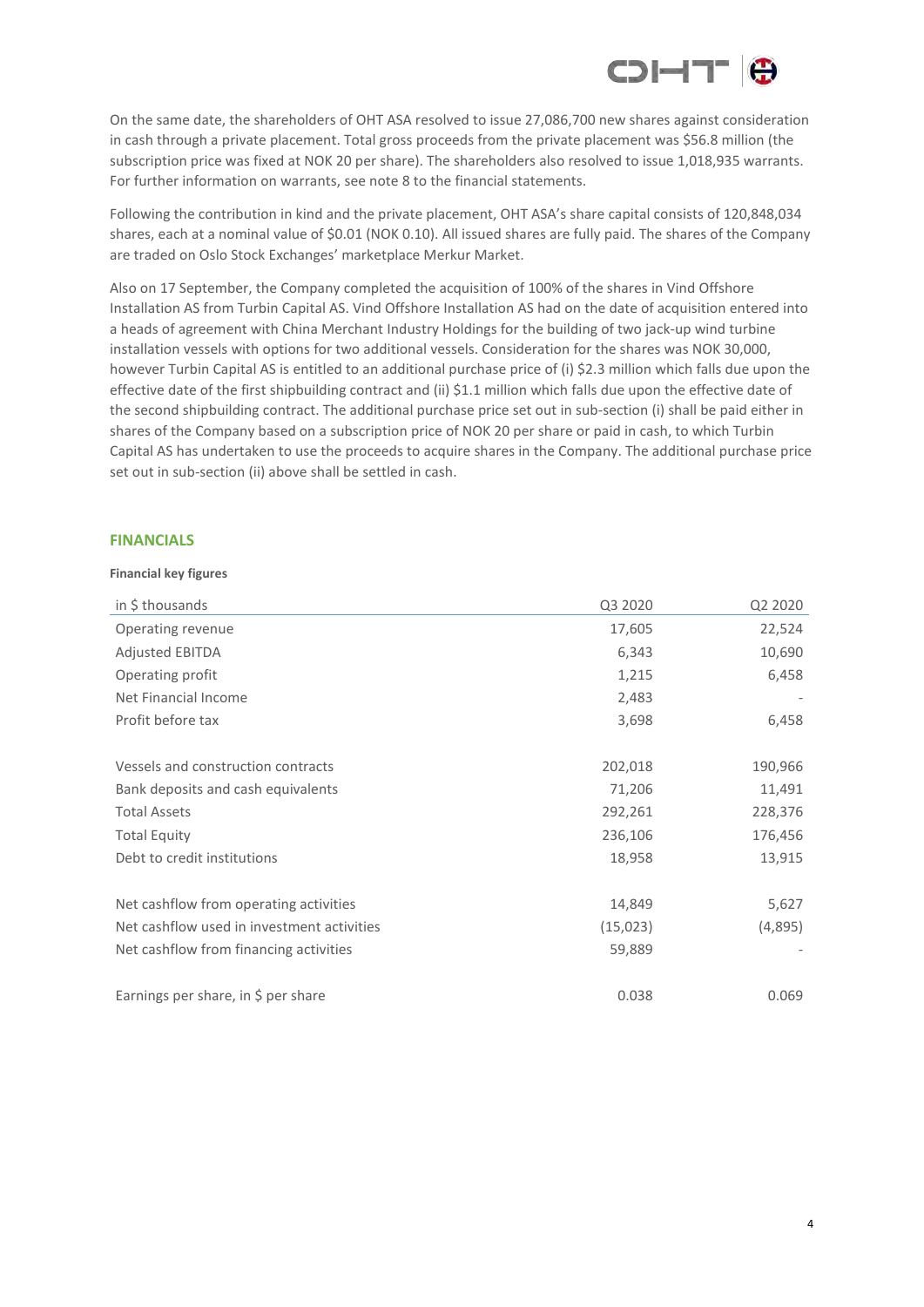

#### **Financial review**

The Group's operating revenue was \$17.6 million in Q3 2020, compared to \$22.5 million in Q2 2020.

The Group's adjusted EBITDA decreased from \$10.7 million in Q2 2020 to \$6.3 million in Q3 2020.

Net financial income increased by \$2.5 million in Q3 2020, from \$0 million in Q2 2020. The rise relates mainly to the currency effect in relation to the proceeds from the private placement. The actual gross amount received was NOK 541.7 million, and \$ amounts are calculated using the exchange rate on the date of receipt of funds. Most of the funds were exchanged to \$ in forward transactions at more favorable rates which explains the positive net financial income in Q3 2020.

The Group's total assets amounted to \$292.3 million at 30 September 2020, up from \$228.4 million at 30 June 2020. The increase is mainly due to receipt of proceeds from the private placement which was completed in September. Vessels and construction contracts, which comprise of sailing vessels and paid deposits on vessels and equipment under construction, increased from \$191 million at 30 June 2020 to \$202 million at 30 September 2020.

Total equity increased during the quarter, from \$176.5 million in Q2 2020 to \$236.1 million in Q3 2020. The increase was due to the private placement and a positive net profit in Q3 2020.

Net cash flow from operating activities was \$14.8 million in Q3 2020. Net cash flow from financing activities was \$59.9 million, which were the net proceeds from the private placement and a \$5 million drawdown from the revolving credit facility. \$15 million were used in investment activities this quarter, hereunder payments under contracts for vessel construction. Net change in cash and cash equivalents from 30 June 2020 to 30 September 2020 was \$59.7 million. Cash and cash equivalents at the end of Q3 2020 were \$71.2 million.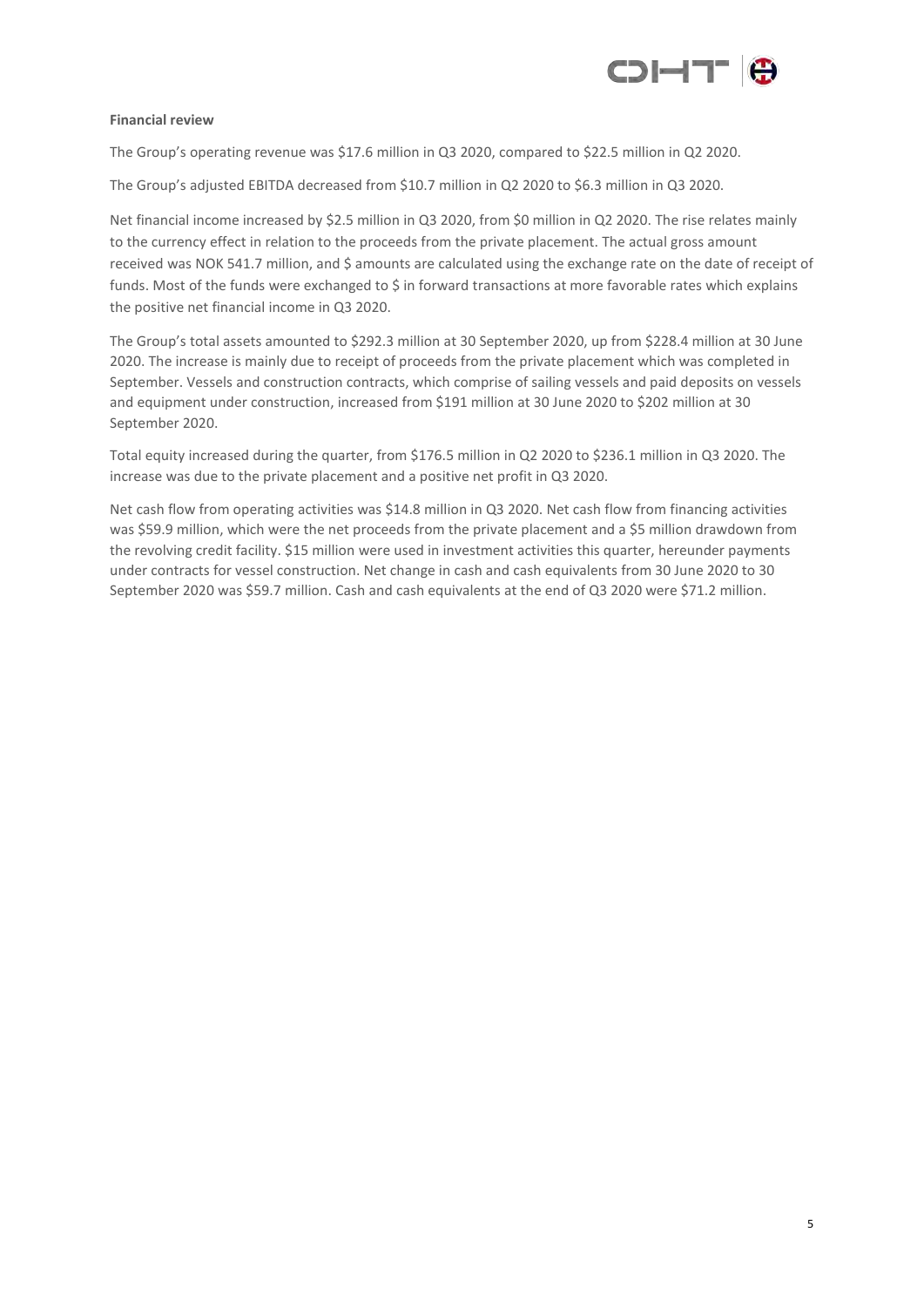

#### <span id="page-5-0"></span>OPERATIONS AND CONTRACTS

#### <span id="page-5-1"></span>**TRANSPORTATION**

The Company has so far avoided major disruptions from the Covid-19 pandemic, with delayed and cumbersome crew change procedures and restrictions on travelling being the only negative effects.

The three largest vessels Hawk, Osprey and Albatross have been engaged in transporting jacket foundations for the Moray East Windfarm for DEME Offshore and EDPR. Osprey and Albatross completed their second batch whilst Hawk is expected to complete the project following arrival to Nigg, Scotland with offloading of 10 jacket foundations from mid-November. All six voyages have been delivered as planned.

The other two vessels Falcon and Eagle have traded in the spot market.

Voyages performed so far in 2020 fall into the following categories:

- 6 within Renewables
- 5 within O&G Exploration and Production
- 3 within Marine & Naval
- 4 within Other Industries

In revenue terms, the Renewables category accounts for 52% YTD. In relation to EBITDA, the ratio is expected to be higher.

Cumulative utilization for 2020 stands at 84%.

Ship operating expenses have been recorded at an average of \$8,960 per day year to date, which is in line with budget.

Following completion of the exhaust gas scrubber installation program in Q1 2020, all five vessels are fitted with scrubbers. Operationally, the scrubbers have performed with minimal technical issues. The savings recorded between actual price paid for High Sulfur Fuel Oil (HSFO) compared with what the cost would have been for the mandatory Low Sulfur Fuel Oil 0.5% (LSFO) if scrubbers had not been installed is \$7.5 million against a total scrubber investment of \$11.4 million. This corresponds to a payback of 66% so far.

#### <span id="page-5-2"></span>**INSTALLATION**

The full and final contracts for Dogger Bank A and B were signed during the quarter. The scope of work includes transport and installation of 190 monopiles and transition pieces from Q3 2022 to early 2024. The project is currently in the early design and planning phase. We have in the quarter seen good progress within design activities with emphasis on risk identification efforts and interfacing with customer's foundation designer to ensure a viable and efficient transportation and installation of the foundation units. Procurement activities are ongoing, with expected placement of major subcontracts shortly. There have been no unwanted incidents on the project to date. The relationship with the customer remains good and constructive.

#### <span id="page-5-3"></span>**NEWBUILDINGS**

Construction of Alfa Lift at CMHI's yard in Jiangsu, China proceeds satisfactorily, with most blocks in the forecastle area now installed and major components making up the main crane foundation being assembled. The plan is to install the crane foundation onto the vessel prior to floating the vessel out of dock in mid-January 2021. Thereafter follows work primarily within the mechanical, piping and electrical disciplines as well as fitting out the accommodation areas.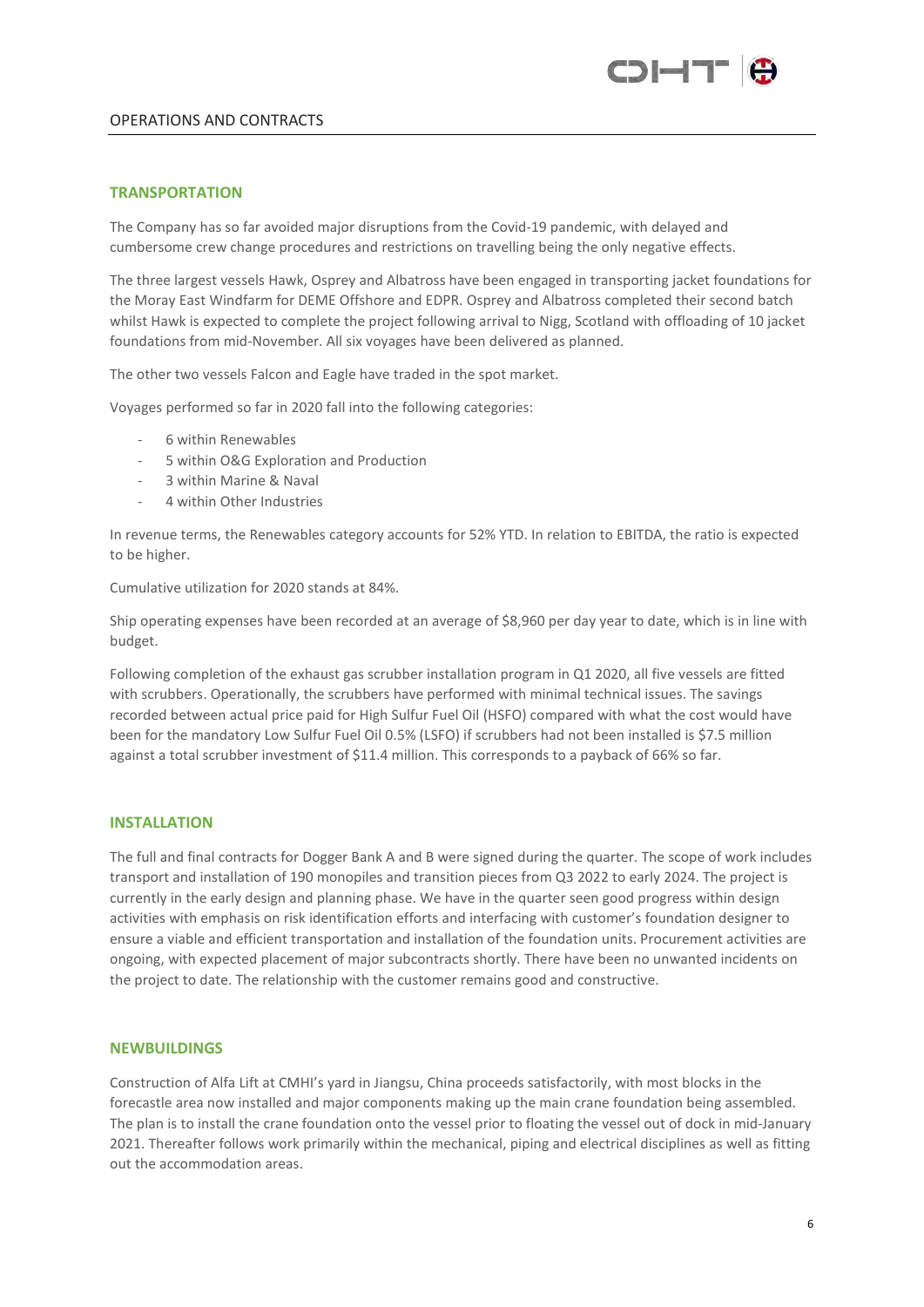

In Rostock, Germany, we see good progress in assembling the various main crane components. Liebherr remains on track to ship the central crane machinery module together with the A-frame to China in late February, followed by the crane boom in late May.

A major EPC contract for the main components making up Alfa Lift's mission equipment was placed with MacGregor, in partnership with Kongsberg Maritime, in the period. Design activities proceed to plan and steel cutting for the main Upending Frame and Motion Compensated Pile Gripper is expected to take place in Q4.

The shipbuilding contract for VIND 1, the company's first Wind Turbine Installation Vessel (WTIV), was signed with CMHI (Jiangsu) in the beginning of Q4. The contract will become effective once the refund guarantee has been received from the shipyard. Delivery time has been set to 30 months. We are currently in the final stages of negotiating a conditional shipbuilding contract for VIND 2.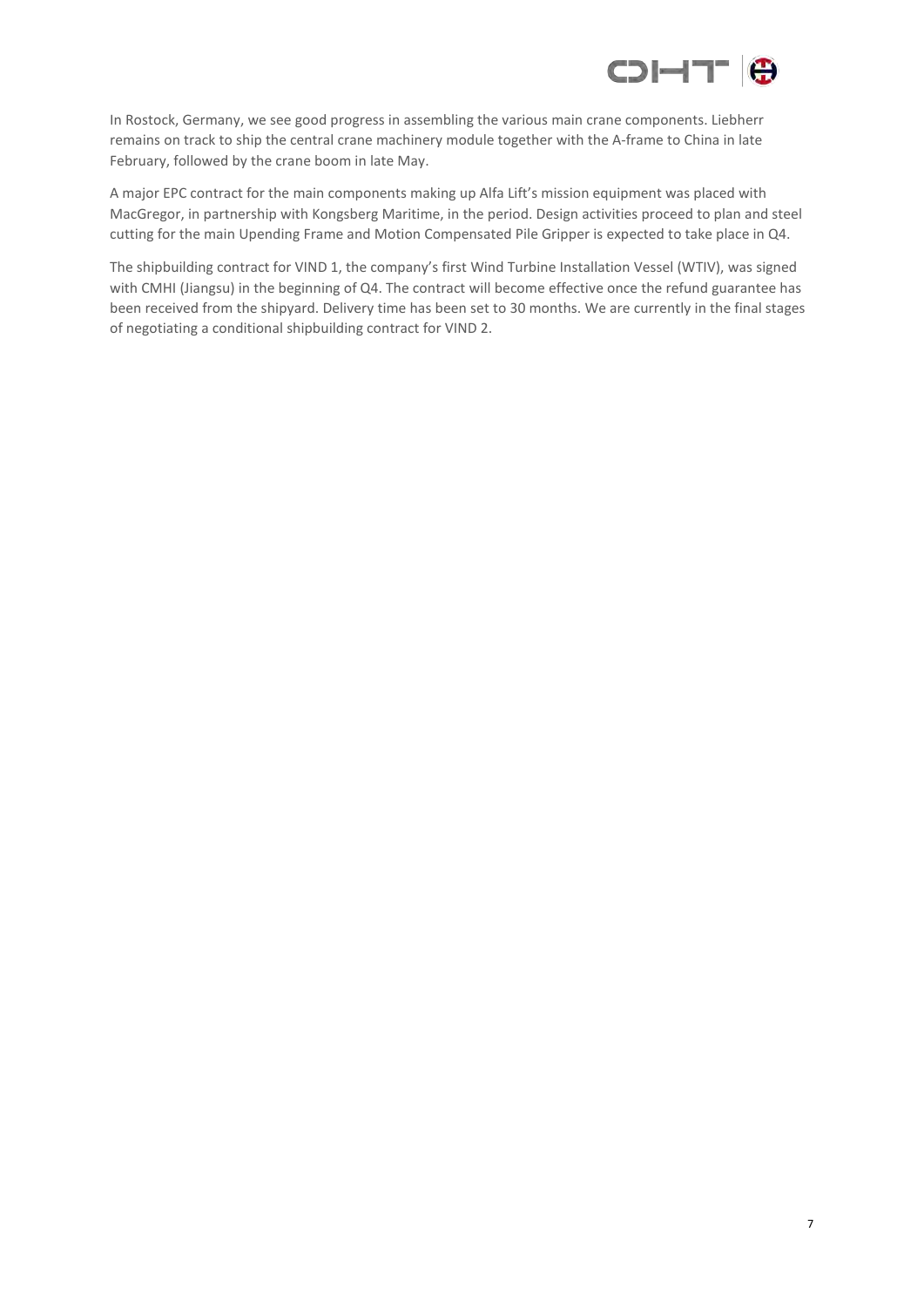

#### <span id="page-7-1"></span><span id="page-7-0"></span>**TRANSPORTATION MARKET**

Our fleet is reverting to exposure to the spot market following completion of the Moray East project. In spite of Covid-19 we have seen a high number of requests for transportation projects, with 245 received in Q3 versus 230 in Q2. There is a growing share of offshore wind related projects currently being tendered for execution late 2021-23, dominated by transportation of jackets and monopiles from Asia to Europe and monopiles/transition pieces from Europe to the US.

In Oil & Gas, the ongoing pandemic with corresponding low oil prices has made E&P companies slash their exploration budgets, resulting in lower drilling activity. The number of rig moves is therefore low. One of the few positive segments within Oil & Gas is the decommissioning market, where we see a number of interesting leads. Other industries such as marine, dredging and heavy construction continue to generate a healthy number of requests.

#### <span id="page-7-2"></span>**OFFSHORE WIND MARKET**

According to recognized analysts 4C Offshore, global targets have been increased from the previous quarter by 15 GW, to 233 GW. This includes projects with high, medium and low confidence. Both the UK and Germany have raised their targets, to 40 GW+ and 20 GW by 2030, respectively. In the US, permitting delays continue to be a factor, although this is now expected to ease once the first project has come through the bottleneck and created precedence. Generally, there are few signs of Covid-19 affecting offshore wind renewable plans.

We have YTD submitted 6 tenders for foundations, covering 635 units. Since our launch of our WTIV initiative we have submitted 7 tenders covering 805 turbine installations. Total value of this portfolio is approaching \$1,700 million. In addition, tenders worth at least \$230 million for other windfarm work have been submitted during the period. Tendering processes are generally time-consuming and lengthy, but the first awards should be expected from Q1 2021. All of the above are for windfarms in Europe and the US from 2024-28.

Analysts point at an expected increase in number of bottom-fixed units to be installed from 615 to 1,390 from 2020 to 2024, representing a growth of 126%. The current number of relevant WTIV's stands at 16 with seven newbuilds likely to be delivered before 2024, which is a 44% growth. However, few of the 16 are relevant for the next generation turbines seen on all future windfarms being tendered, and even if converted, far from all are realistic candidates for the significant upgrades required. As a consequence, there is a general expectation that this situation may put pressure on day rates going forward.

In the foundations segment, there is a similar situation with an existing fleet of seven vessels, many of which are old or designed for oil & gas activities and therefore costly to operate and less efficient. Five newbuilds are underway, leading to a total fleet of 12 of which three seem to be dedicated to Taiwan. This leaves limited suitable capacity for the large markets in Europe and the US.

#### <span id="page-7-3"></span>**OUTLOOK**

Within Transportation, we expect increasing pressure on Lump Sum prices in the spot market due to short term oversupply of capacity. The spot market will be dominated by Marine & Naval, O&G Decommissioning and Other industries. This will continue until major transportation projects to carry modules for LNG plants and refineries as well as offshore wind components will keep the world fleet busy over the following 12-24 months starting from Q2 2021.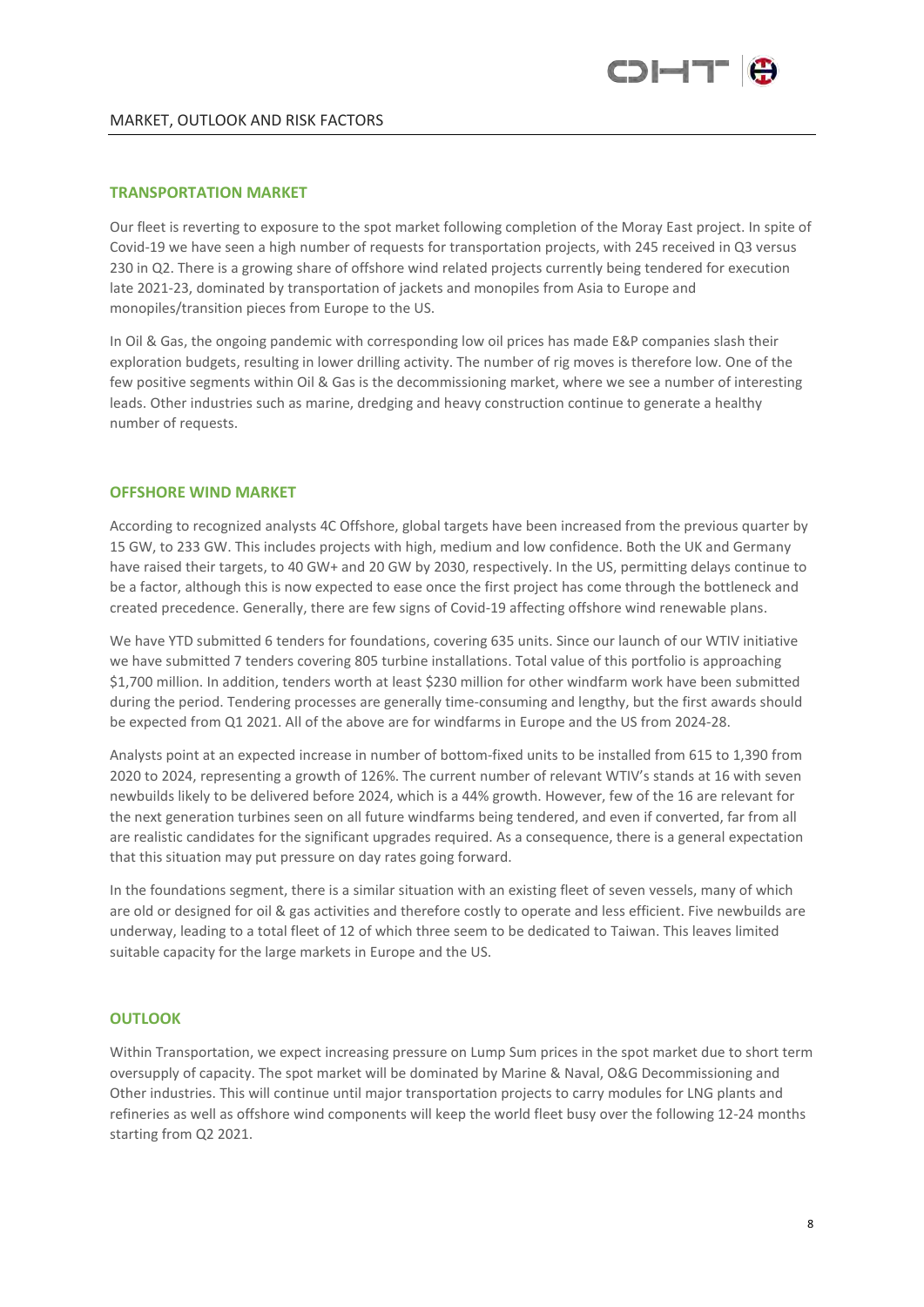

Within Offshore Wind, we expect that the next months will be characterized by more tendering, clarification rounds with customers and negotiations. We are well underway towards setting up a highly experienced and capable team around our WTIVs, with 6-8 people expected to be on-boarded in the near term to add to those already in place. The first contract awards in the market should be expected in Q1 2021.

The Company has initiated a dialogue with Oslo Stock Exchange and The Financial Supervisory Authority of Norway (Finanstilsynet) regarding a process of listing the Company's shares on Oslo Stock Exchange's main marketplace Oslo Børs.

#### <span id="page-8-0"></span>**RISK FACTORS**

The main risk factors which could materially adversely impact the Group's operations and/or financial performance and position is noted on page 4 of Offshore Heavy Transport AS' 2019 Annual Report. Since then it has become apparent that the impact of Covid-19 has been prolonged leading to lower prices on oil products which consequently have reduced the activity in the heavy-lift segment.

During the first three quarters of the year, management have been mitigating the impacts of the Covid-19 pandemic by monitoring health procedures and adhering to the guidance of the world health organizations and local authorities. The Group has implemented revised working procedures to reduce the risks associated with Covid-19, including remote working, social distancing wherever possible and the use of additional personal protective equipment.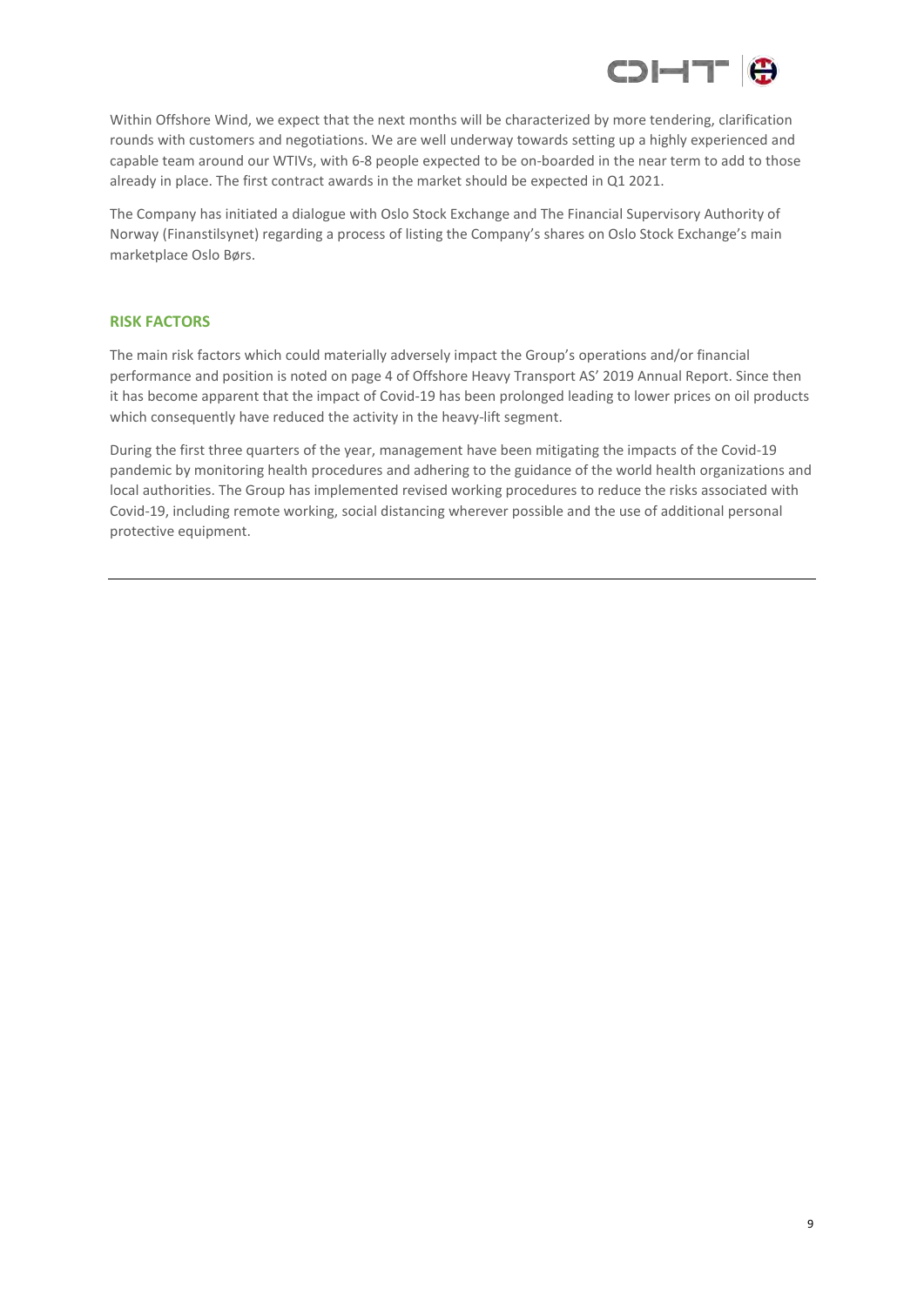

#### <span id="page-9-0"></span>STATEMENTS FROM THE BOARD AND CEO

We confirm, to the best of our knowledge, that the condensed set of financial statements for the period 1 January to 30 September 2020 have been prepared in accordance with IAS 34 – Interim Financial Reporting, and gives a true and fair view of the Group's assets, liabilities, financial position and profit as a whole.

We also confirm, to the best of our knowledge, that the interim management report includes a fair review of important events that have occurred during the third quarter of the financial year and their impact on the set of financial statements, and a description of the main risks and uncertainties going forward.

> Oslo, 12 November 2020 The Board of Directors of OHT ASA

Rune Magnus Lundetræ Marianne Heien Blystad

Chairman Director

Fredrik Platou **Torgeir Egeland Ramstad** Torgeir Egeland Ramstad Director CEO

Forward-looking statements presented in this report are based on various assumptions. The assumptions were reasonable when made, but are subject to uncertainties and contingencies that are difficult or impossible to predict. OHT ASA cannot give assurances that expectations regarding the outlook will be achieved or accomplished.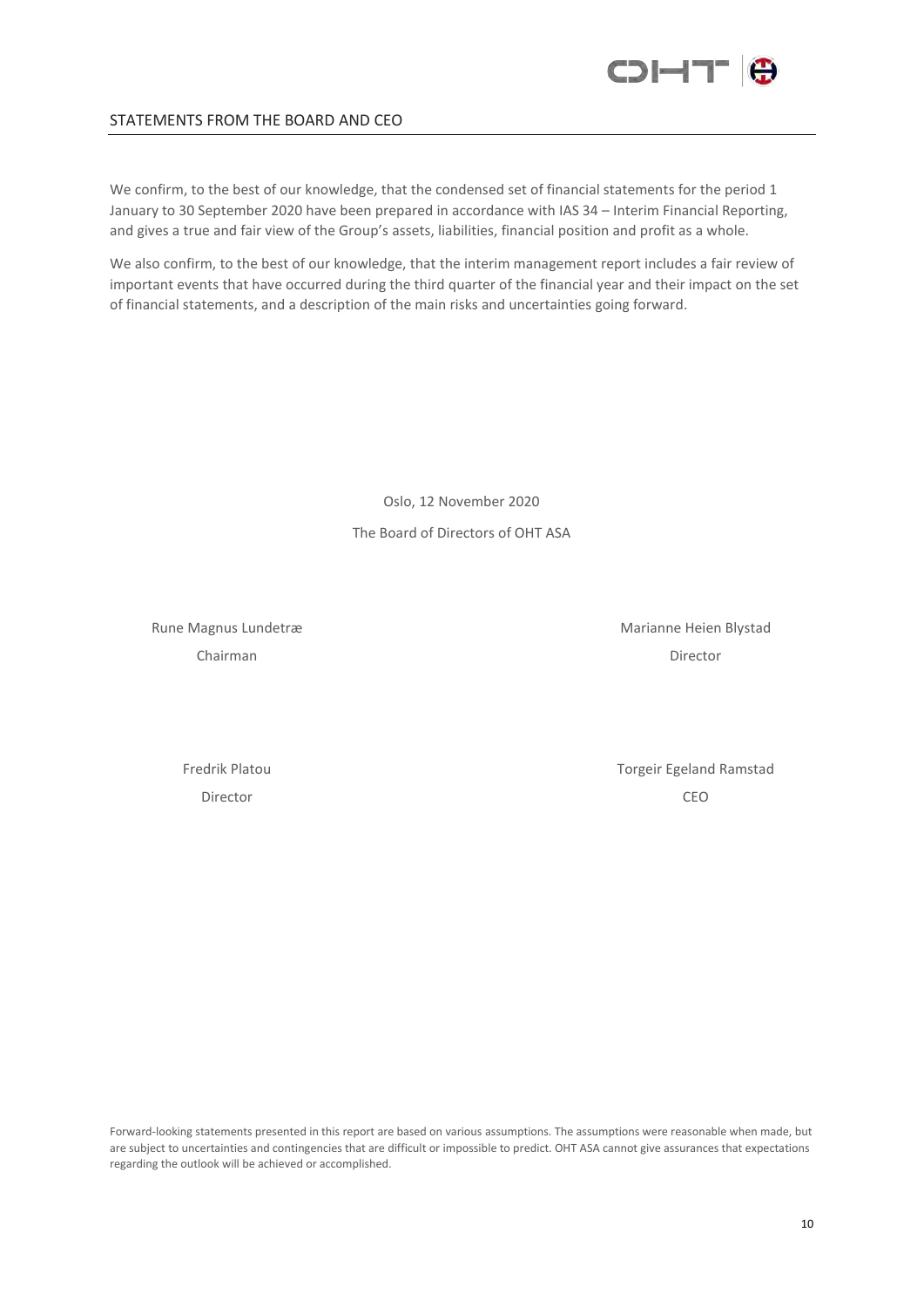# COI-IT O

# <span id="page-10-0"></span>**CONDENSED FINANCIAL STATEMENTS**

#### <span id="page-10-1"></span>**STATEMENT OF COMPREHENSIVE INCOME**

|                                           | Note | Q3 2020        | Q3 2019     | <b>YTD Q3 2020</b> | <b>YTD Q3 2019</b> |
|-------------------------------------------|------|----------------|-------------|--------------------|--------------------|
| in \$ thousands                           |      | (Unaudited)    | (Unaudited) | (Unaudited)        | (Unaudited)        |
| Operating revenue                         |      | 17,605         | 15,676      | 56,712             | 49,019             |
| <b>Total revenue</b>                      |      | 17,605         | 15,676      | 56,712             | 49,019             |
| Voyage expenses                           |      | 5,068          | 7,328       | 17,145             | 23,353             |
| Ship operating expenses                   |      | 4,254          | 4,158       | 12,774             | 12,175             |
| Depreciation and amortization expenses    | 6    | 3,994          | 3,451       | 12,038             | 10,403             |
| General and administrative expenses       | 8    | 3,074          | 2,172       | 6,046              | 5,966              |
| <b>Total operating expenses</b>           |      | 16,390         | 17,108      | 48,003             | 51,896             |
| <b>Operating profit</b>                   |      | 1,215          | (1, 432)    | 8,709              | (2,877)            |
| Financial income                          |      | $\overline{4}$ | 100         | 44                 | 276                |
| Financial expenses                        |      | (152)          | (375)       | (435)              | (1, 554)           |
| Foreign currency exchange gain (loss)     |      | 2,631          | (10)        | 2,614              | (27)               |
| <b>Net financial income (expenses)</b>    |      | 2,483          | (285)       | 2,223              | (1, 305)           |
| Profit (loss) before tax                  |      | 3,698          | (1,718)     | 10,932             | (4, 182)           |
| Income taxes                              |      | 75             |             | 75                 |                    |
| Net profit (loss)                         |      | 3,623          | (1,718)     | 10,857             | (4, 182)           |
| <b>Total comprehensive income (loss)</b>  |      | 3,623          | (1,718)     | 10,857             | (4, 182)           |
| Basic and diluted earnings - \$ per share | 5    | 0.038          | (0.018)     | 0.115              | (0.045)            |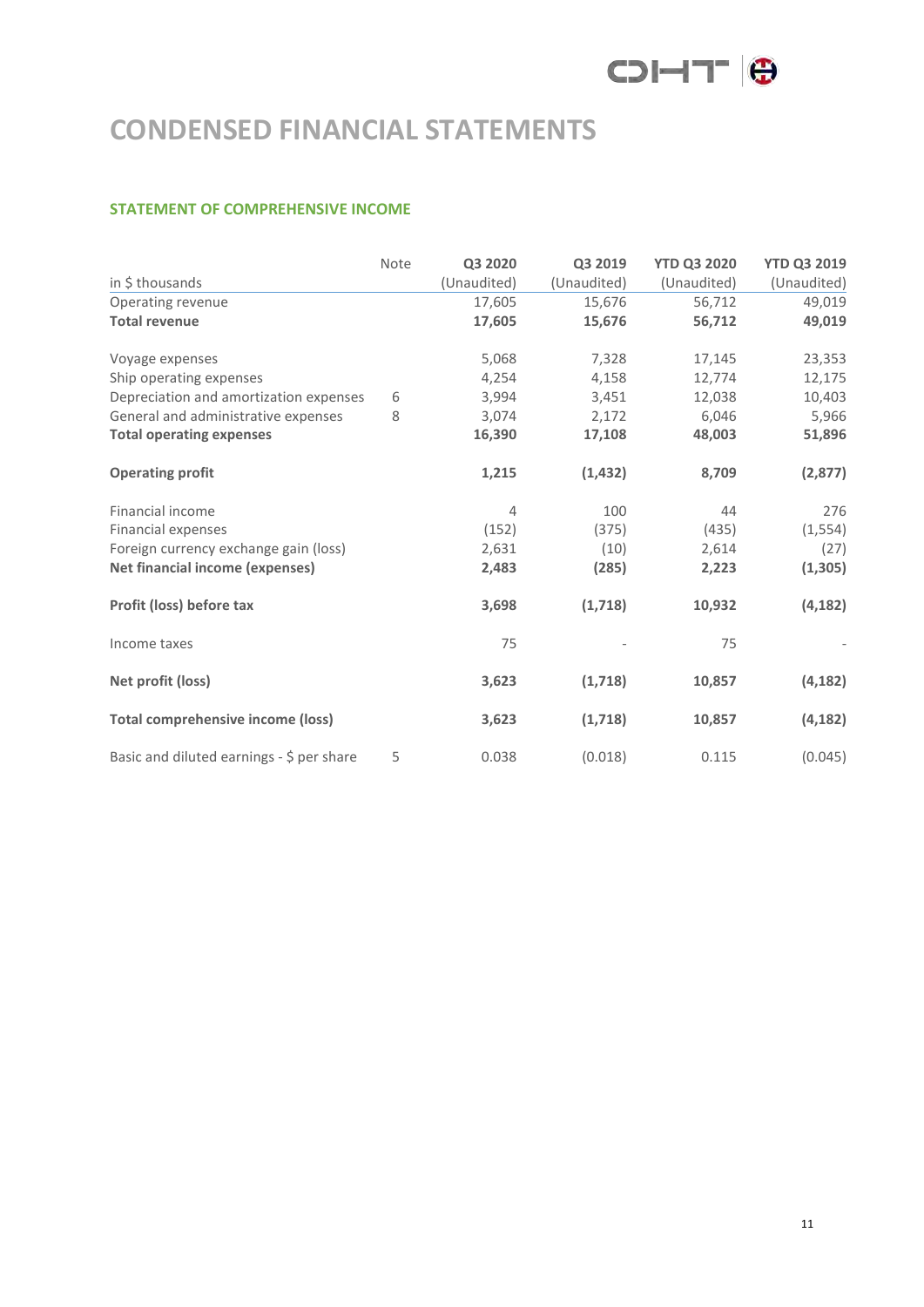

#### <span id="page-11-0"></span>**STATEMENT OF FINANCIAL POSITION**

|                                      |                | 30 September 2020 | <b>31 December 2019</b> |
|--------------------------------------|----------------|-------------------|-------------------------|
| in \$ thousands                      | Note           | (Unaudited)       | (Audited)               |
| Deferred tax assets                  |                | 1,242             | 1,242                   |
| Right-of-use assets                  |                | 1,515             | 1,920                   |
| Vessels and construction contracts   | 6              | 202,018           | 190,556                 |
| Office equipment                     |                | 404               | 325                     |
| Other non-current assets             | 11             | 191               | 53                      |
| <b>Total non-current assets</b>      |                | 205,370           | 194,096                 |
| Bunkers inventory                    |                | 3,649             | 2,421                   |
| Costs to fulfill contracts           |                | 1,986             | 1,417                   |
| Trade receivables                    |                | 5,364             | 6,813                   |
| Other receivables                    |                | 4,686             | 5,344                   |
| Bank deposits and cash equivalents   |                | 71,206            | 9,456                   |
| <b>Total Current Assets</b>          |                | 86,891            | 25,451                  |
| <b>Total Assets</b>                  |                | 292,261           | 219,547                 |
| Share capital                        | $\overline{7}$ | 1,313             | 36                      |
| Other paid in capital                |                | 55,391            | 1,779                   |
| Other reserves                       |                | 790               | (344)                   |
| Retained earnings                    |                | 178,612           | 167,755                 |
| <b>Total equity</b>                  |                | 236,106           | 169,226                 |
| Non-current lease liabilities        | 9              | 1,151             | 1,426                   |
| <b>Total non-current liabilities</b> |                | 1,151             | 1,426                   |
| <b>Current lease liabilities</b>     | $\mathsf 9$    | 534               | 554                     |
| Debt to credit institutions          | 9              | 18,958            | 24,831                  |
| Trade payables                       |                | 4,035             | 5,184                   |
| Current tax liabilities              |                |                   | 62                      |
| Other current liabilities            |                | 31,477            | 18,264                  |
| <b>Total current liabilities</b>     |                | 55,004            | 48,896                  |
| <b>Total equity and liabilities</b>  |                | 292,261           | 219,547                 |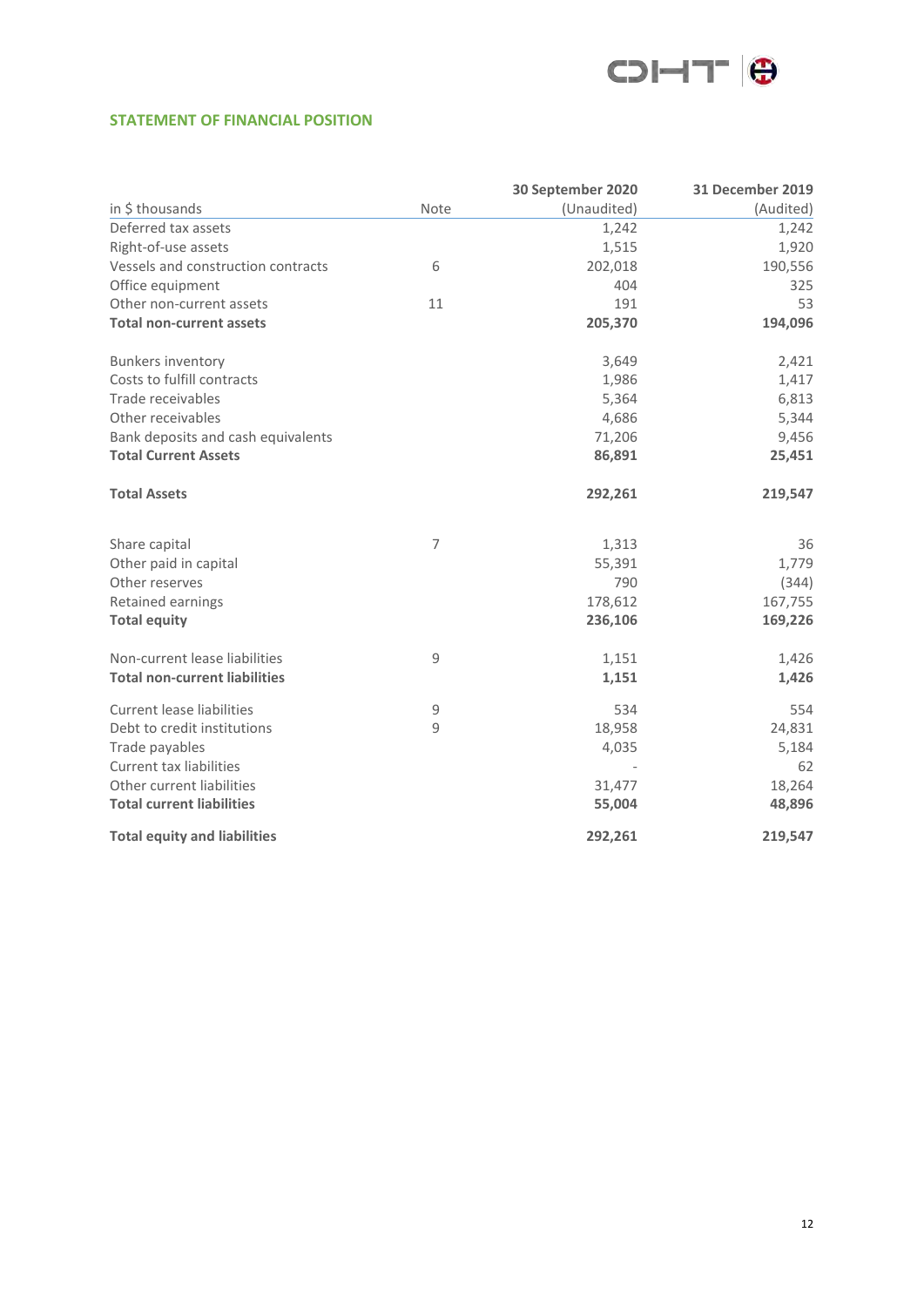

#### <span id="page-12-0"></span>**STATEMENT OF CHANGES IN EQUITY**

|                                 | <b>Share</b>             | Other paid in | Other       | <b>Retained</b> | <b>Total</b> |
|---------------------------------|--------------------------|---------------|-------------|-----------------|--------------|
|                                 | capital                  | capital       | reserves    | earnings        | equity       |
| in \$ thousands                 | (Unaudited)              | (Unaudited)   | (Unaudited) | (Unaudited)     | (Unaudited)  |
| <b>Equity 31 December 2018</b>  | 36                       | 1,779         | (344)       | 175,383         | 176,854      |
| Net loss YTD Q3 2019            | $\overline{\phantom{a}}$ |               |             | (4182)          | (4, 182)     |
| <b>Equity 30 September 2019</b> | 36                       | 1,779         | (344)       | 171,201         | 172,672      |
|                                 |                          |               |             |                 |              |
| <b>Equity 31 December 2019</b>  | 36                       | 1,779         | (344)       | 167,755         | 169,226      |
|                                 |                          |               |             |                 |              |
| Effect of capital               |                          |               |             |                 |              |
| reorganization                  | 993                      | $-993$        |             |                 |              |
| Share issuance by private       |                          |               |             |                 |              |
| placement                       | 284                      | 56,489        |             |                 | 56,773       |
| Share issuance costs            |                          | (1,884)       |             |                 | (1,884)      |
| Warrants issued to              |                          |               |             |                 |              |
| employees                       | $\overline{\phantom{a}}$ |               | 1,134       |                 | 1,134        |
| Net profit YTD Q3 2020          |                          |               |             | 10,857          | 10,857       |
| <b>Equity 30 September 2020</b> | 1,313                    | 55,391        | 790         | 178,612         | 236,106      |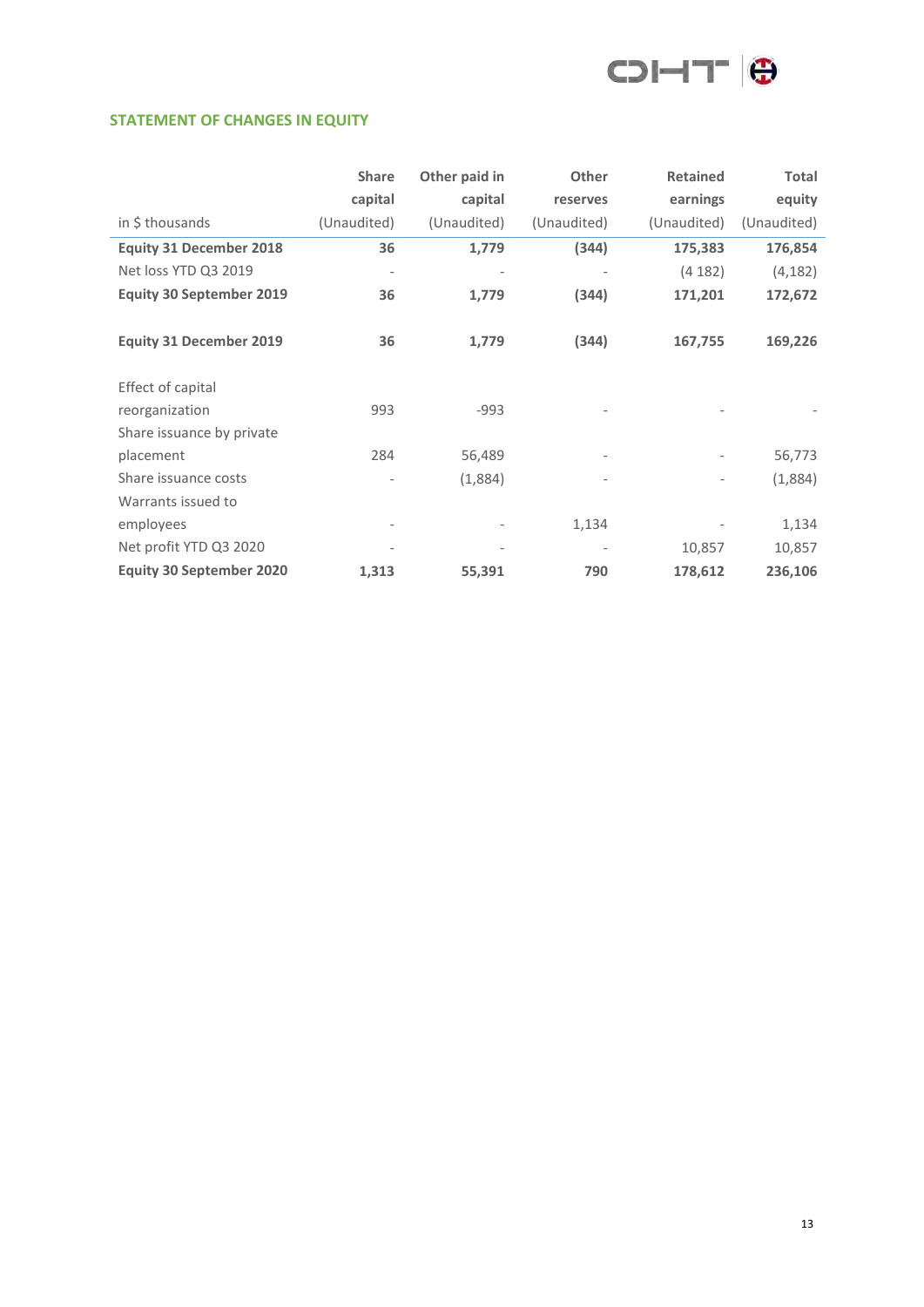

#### <span id="page-13-0"></span>**STATEMENT OF CASH FLOWS**

|                                                                   | <b>YTD Q3 2020</b> | <b>YTD Q3 2019</b> |
|-------------------------------------------------------------------|--------------------|--------------------|
| in \$ thousands                                                   | (Unaudited)        | (Unaudited)        |
| Profit (loss) before taxes                                        | 10,932             | (4, 182)           |
| Depreciation                                                      | 12,038             | 10,403             |
| Change in bunkers inventory                                       | (1,228)            | 1,016              |
| Change in trade receivables                                       | 1,449              | 4,643              |
| Change in trade payables                                          | (1, 149)           | (882)              |
| Change in prepayments and other receivables                       | 658                | (2,719)            |
| Change in costs to fulfil contracts                               | (569)              | 521                |
| Change in prepaid revenues                                        | 17,287             | 3,041              |
| Change in accruals and other current liabilities                  | (4,645)            | (2, 477)           |
| Employee benefit expenses in connection with issuance of warrants | 1,134              |                    |
| Net change in other current items                                 | (251)              | 540                |
| Net cash flow from operating activities                           | 35,656             | 9,904              |
| Investments on vessels                                            | (1,964)            | (7,071)            |
| Investments on vessels under construction*                        | (20, 442)          | (11,055)           |
| Other investments                                                 | (389)              |                    |
| Net cash flow used in investment activities                       | (22, 795)          | (18, 126)          |
| Proceeds from share issuance                                      | 56,773             |                    |
| Share issuance costs                                              | (1,884)            |                    |
| Proceeds from drawdown of debt                                    | 10,000             | 15,000             |
| Repayment of debt                                                 | (16,000)           |                    |
| Net cash flow from financing activities                           | 48,889             | 15,000             |
| Net change in cash and cash equivalents                           | 61,750             | 6,778              |
| Cash and bank deposits at beginning of period                     | 9,456              | 11,092             |
| Cash and bank deposits at end of period                           | 71,206             | 17,870             |

\*the difference between investments on vessels under construction in the statement of cash flows, and the sum of additions and capitalized borrowing costs on vessels under construction in note 6 to the financial statements, is capitalized borrowing costs calculated on prepaid revenues considered to be a financial arrangement.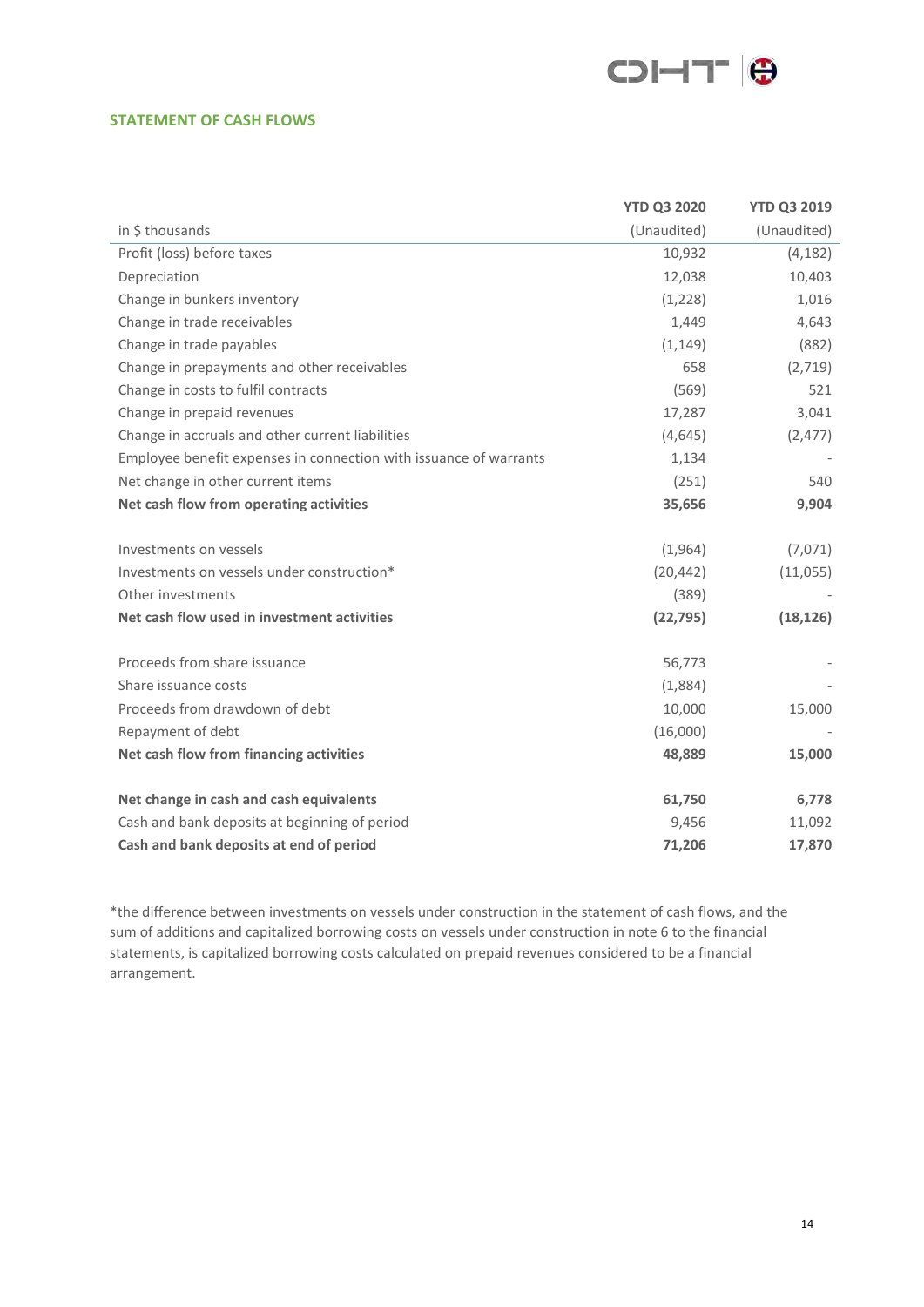

#### <span id="page-14-0"></span>**NOTES TO FINANCIAL STATEMENTS**

#### Note 1 General

OHT ASA ("the Company"), organization number 924 695 792, is a Norwegian public limited liability company. The Company and its subsidiaries ("the Group" or "OHT"), is a specialized heavy transportation and installation (T&I) contractor. OHT is the owner and operator of five open deck semi-submersible heavy transportation vessels and has currently under construction a heavy lift semi-submersible installation vessel for installation of foundations for the offshore wind market. In addition, the Group has entered into a ship building contract for the construction of a wind turbine installation vessel. OHT has its head office in Oslo, Norway. The shares of the Company are traded on Oslo Stock Exchanges' marketplace Merkur Market.

#### Note 2 Reorganization

On 17 September 2020 all of the shares in Offshore Heavy Transport AS were contributed to the Company, against an issue of 93,761,334 shares in the Company to the shareholders of Offshore Heavy Transport AS, immediately following a write down of the existing share capital of the Company to zero (the "Reorganization"). The assets and liabilities of the new group and the original group are the same immediately before and after the reorganization. This reorganization established the very same shareholder structure of the Company as had been in Offshore Heavy Transport AS immediately prior to the reorganization. The purpose of the reorganization was to establish the Company as the new holding company of the Group.

The transaction represents a capital reorganization, and not a business combination. The carrying values of assets and liabilities in Offshore Heavy Transport AS were recognized in the Group (with OHT ASA as the new parent company) with the same carrying values as in Offshore Heavy Transport AS in line with predecessor accounting (i.e. to continuity) and with no fair value adjustments. Furthermore, as the reorganization is considered to be a capital reorganization from an accounting perspective, Offshore Heavy Transport AS' historical consolidated financial statements represent the Group's historical financial information going forward, and as such these financial statements reflect the Group's historical activities.

#### Note 3 Accounting policies

These interim financial statements are prepared in accordance with IAS 34 Interim Financial Reporting.

The condensed consolidated interim financial reporting should be read in conjunction with the annual financial statements for Offshore Heavy Transport AS for the year ended 31 December 2019, which have been prepared in accordance with IFRS, as adopted by the EU.

#### **Use of judgements and estimates**

In preparing these interim financial statements, management has made judgements and estimates that affect the application of accounting policies and the reported amounts of assets and liabilities, income and expense. Actual results may differ from these estimates. The effect of a change in an accounting estimate is recognized in profit or loss in the period where the estimate is revised or in the period of the revision and future periods if the change affects both. The significant judgements made by management in applying the Group's accounting policies and the key sources of estimation uncertainty were the same as those described in the last annual financial statements.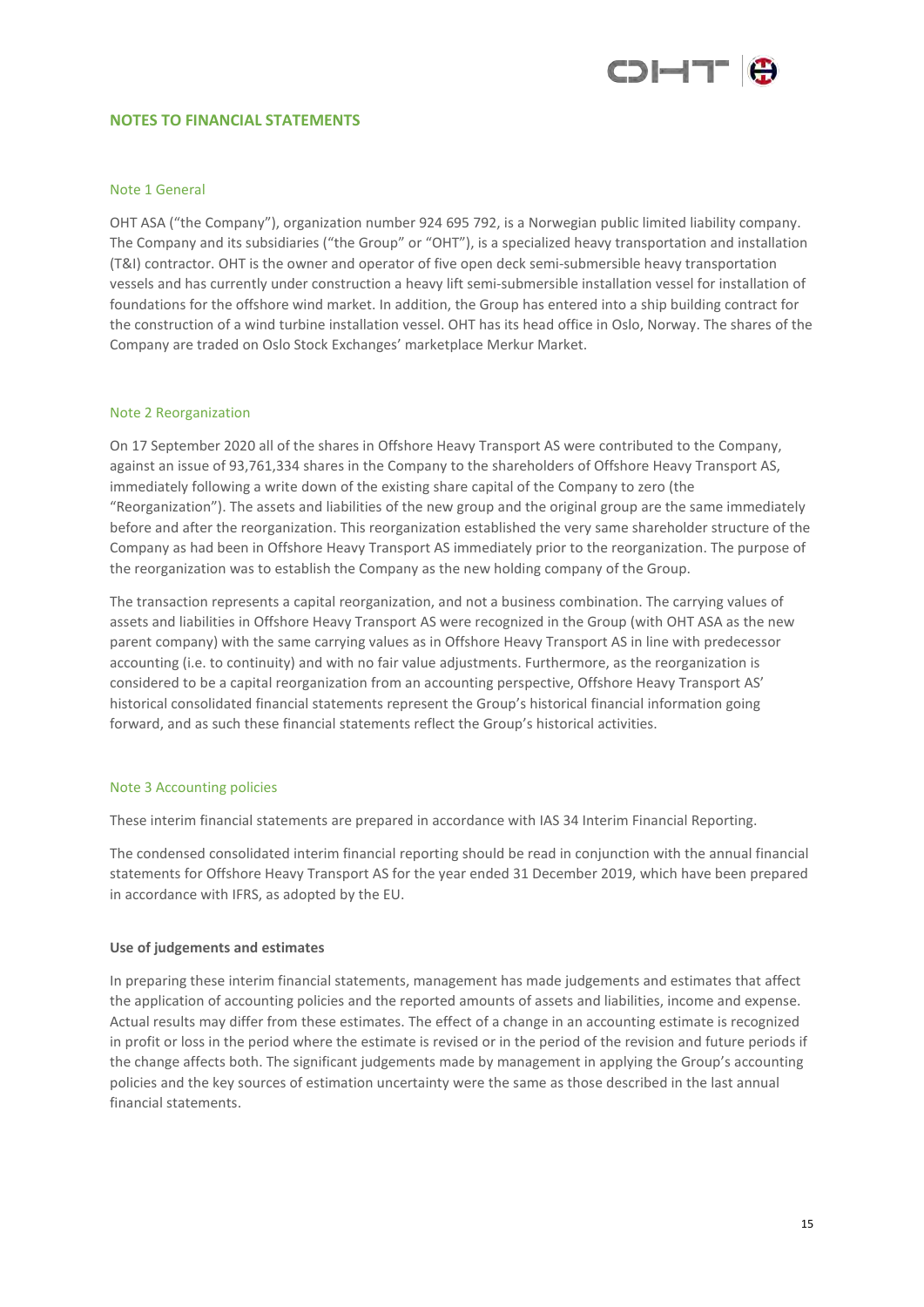

#### **Additional accounting policies since annual financial statements**

#### *Asset acquisition*

Acquisition of companies which do not meet the definition of a business combination in accordance with IFRS 3 is accounted for as an asset acquisition. Tangible and intangible assets are recognized based on relative fair values. When the asset acquisition is related to a vessel newbuilding project, any additional purchase price related to installment payments will be accounted for when the installments payments are due for payment.

#### *Share-based payments*

Share-based payment transactions through issuance of warrants to employees and to Chairman of the Board of Directors are measured at fair value of the warrants at the issuance date as value of services received cannot be measured reliably. Share-based payments are recognized as an employee expense at the time of issuance since there are no service vesting conditions present, with a corresponding increase of equity.

#### *Basic and diluted earnings per share*

Basic earnings per share is calculated by dividing:

- the profit attributable to owners of the company, excluding any costs of servicing equity other than ordinary shares
- by the weighted average number of ordinary shares outstanding during the financial year

Diluted earnings per share adjusts the figures used in the determination of basic earnings per share to take into account:

- the after-income tax effect of interest and other financing costs associated with dilutive potential ordinary shares, and
- the weighted average number of additional ordinary shares that would have been outstanding assuming the conversion of all dilutive potential ordinary shares.

#### Note 4 Segment information

The Group's operating revenue and operating expenses come from operations within the transportation segment only.

The Group is currently working on a project in the offshore wind installation segment under an effective contract with a customer. It is expected that services related to wind installation will be reported as a separate segment when revenue is first recognized. Expenses in relation to the contract is capitalized as costs to fulfill contract. Revenue will be recognized from the start of the installation phase of the project.

#### **Additional information related to revenue recognition, prepaid revenues and capitalization of borrowing costs**

Revenue in OHT relates to voyage charter revenues for transportation services in accordance with IFRS 15. In a voyage charter contract, the charterer engages the vessel to transport a specific agreed-upon cargo for a single voyage. The consideration for such a contract is determined on a lump sum basis. The Company generally has standard payment terms of approximately 10% freight paid on signing of contract, 40% on loading and 50% on discharge.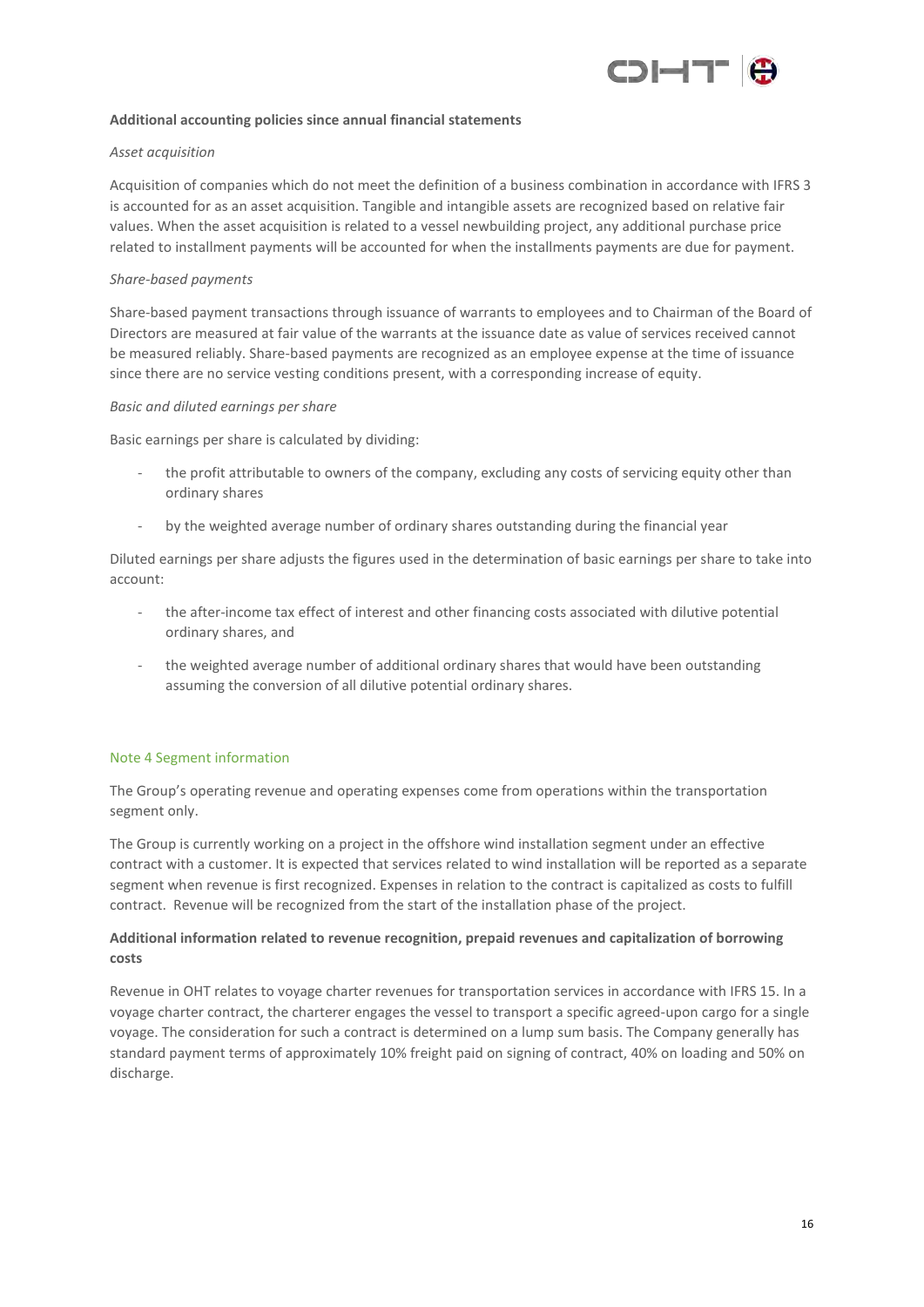

Voyage charter contracts consist of a single performance obligation of transporting cargo within a specified period. Therefore, the performance obligation is met evenly as the voyage progresses. Voyage charter revenues are recognized using the percentage of completion method on a load-to-discharge basis. Cost related to fulfilment of the contract incurred prior to loading is capitalized as mobilization costs and amortized over the associated period of which revenue is recognized. Voyage expenses incurred as repositioning for noncommitted freight contracts are expensed as incurred.

The voyage charters generally have variable consideration in the form of demurrage, which is recognized over the period in which the performance obligations are met under the contract. Demurrage is estimated at contract inception using either the expected value or most likely amount approaches. Such estimate is reviewed and updated over the term of the voyage charter contract.

Prepaid revenues not yet earned is reported as deferred revenue and classified as other current liabilities. When the prepaid revenue is for a period more than 12 months such payments include a significant financing component and a calculated interest is recognized as an expense with a corresponding amount recognized as an increase of deferred revenue. The interest expense will be capitalized as borrowing costs and included in the cost of the vessel under construction.

|                                                                             | Q3 2020    |            | Q3 2019 YTD Q3 2020 YTD Q3 2019 |            |
|-----------------------------------------------------------------------------|------------|------------|---------------------------------|------------|
| Net profit attributable to ordinary equity holders -<br>\$thousands         | 3,623      | (1,718)    | 10,857                          | (4, 182)   |
| Basic and diluted weighted average number of<br>ordinary shares outstanding | 94,644,596 | 93,761,334 | 94,057,904                      | 93,761,334 |
| Basic and diluted earnings per share - \$ per share                         | 0.038      | (0.018)    | 0.115                           | (0.045)    |

#### Note 5 Earnings per share

As described in note 8 the Company has issued warrants that might have dilutive effects in future periods. The warrants are not considered dilutive in the current period because the market vesting conditions are not met at the end of the period.

#### Note 6 Vessels and construction contracts

|                                          |                | <b>Periodic</b> | <b>Vessel under</b>      |           |  |
|------------------------------------------|----------------|-----------------|--------------------------|-----------|--|
| in \$ thousands                          | <b>Vessels</b> | maintenance     | construction             | Total     |  |
| <b>Closing balance 31 December 2019</b>  | 136,122        | 8.428           | 46.005                   | 190,556   |  |
| Additions                                | 1,876          | 87              | 19.820                   | 21,783    |  |
| Capitalized borrowing costs              |                |                 | 1,193                    | 1.193     |  |
| Depreciation*                            | (9,462)        | (2,052)         | $\overline{\phantom{a}}$ | (11, 514) |  |
| <b>Closing balance 30 September 2020</b> | 128.537        | 6,463           | 67,018                   | 202,018   |  |

\*The difference between depreciation in the table above, and depreciation and amortization in the statement of financial income is depreciation of right-of-use assets and office equipment.

As of 30 September 2020, the Company is the owner of five semi-submersible heavy transport vessels. One heavy lift semi-submersible installation vessel for installation of foundations for the offshore wind market is under construction in China. Expected delivery is late 2021.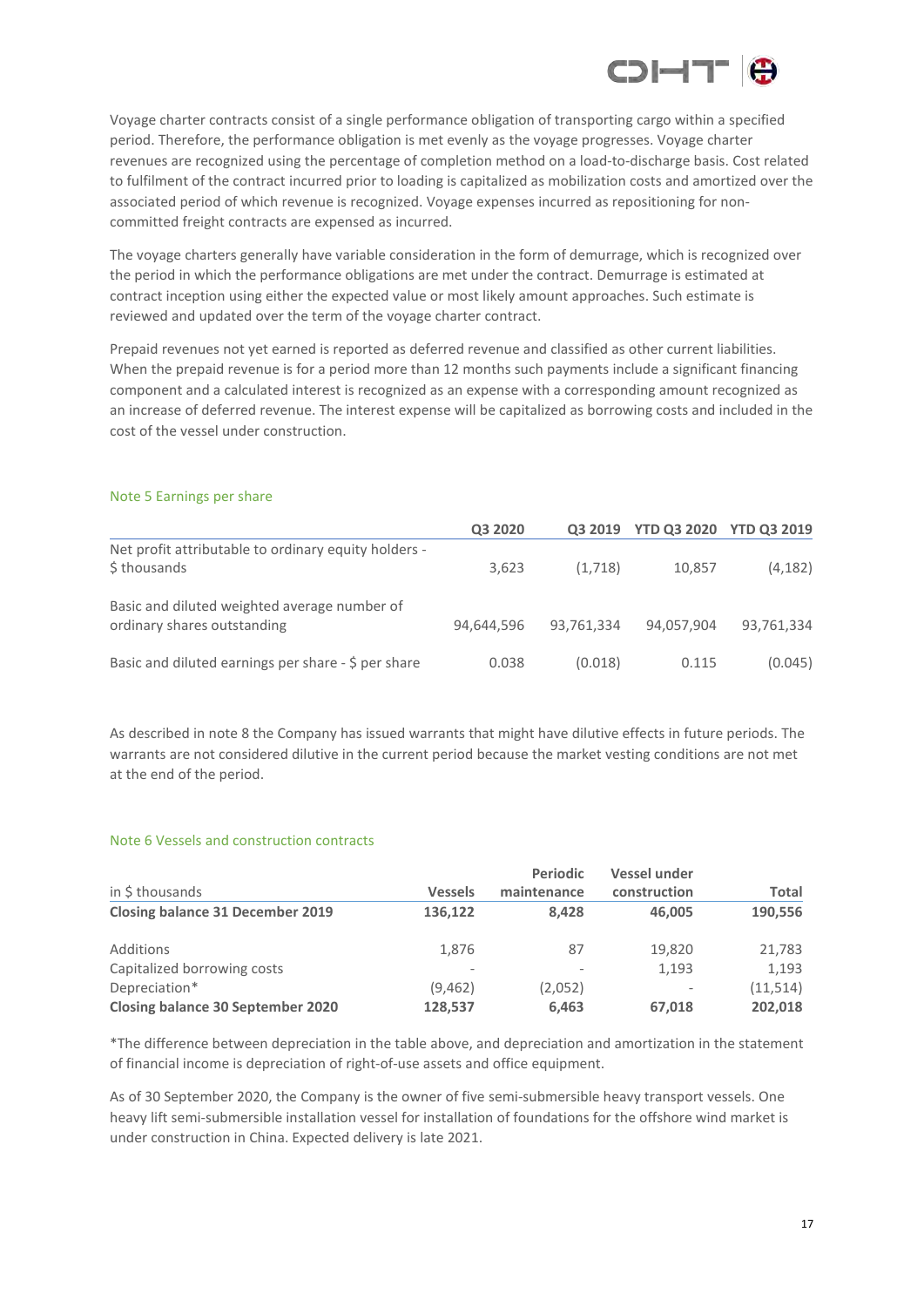

Management has assessed impairment indicators. During the year it has become apparent that the impact of Covid-19 has been prolonged leading to lower prices on oil products which consequently have reduced the activity in the heavy-lift segment. However, the conclusion of the management is that there are no impairment indicators for any vessel.

#### Note 7 Share capital and shareholders

OHT ASA's share capital consists of 120,848,034 shares, each with a nominal value of \$0.01 (NOK 0.10). All issued shares are fully paid.

The Company was incorporated as a private limited liability company on 21 February with a share capital of NOK 30,000. On 11 September 2020 the Company was converted to a public limited liability company and the share capital increased to NOK 1,020,000.

In an extraordinary general meeting in OHT ASA held on 17 September 2020, the share capital of the Company was written down to zero, immediately followed by an issue of 93,761,334 new shares to the shareholders of Offshore Heavy Transport AS against a contribution in kind of all shares in Offshore Heavy Transport AS. It was also resolved to issue 27,086,700 new shares against consideration in cash through a private placement. Total gross proceeds from the private placement was \$56.8 million (the subscription price was fixed at NOK 20 per share).

The shareholders also resolved to issue 1,018,935 warrants. For further information of warrants, see note 8. In the same general meeting, the shareholders granted a proxy to the Board of Directors to issue shares in accordance with a bonus agreement for the Group's CEO. When certain criteria's in the bonus agreement are fulfilled, the CEO will be allotted 347,372 shares in the Company without consideration. As at 30 September 2020 these criteria are not fulfilled.

#### Note 8 Warrants

On 17 September 2020, the Group's CEO, CFO and Chairman of the Board was issued with a total of 1,018,935 warrants. Each warrant gives the holders the right, but no obligation, to subscribe for one share at a price of NOK 0.10 per share, equal to the nominal value of the shares in the Company.

Warrants are accounted for as employee benefit expenses with a corresponding increase in equity. Total recognized amount in Q3 2020 was \$1.1 million.

Granted warrants as at 30 September 2020:

|                            | Tranche 1 |                       | Tranche 2 |                       | Tranche 3 |                       |
|----------------------------|-----------|-----------------------|-----------|-----------------------|-----------|-----------------------|
|                            |           | No of Value per       |           | No of Value per       |           | No of Value per       |
| Date issued/valuation date |           | warrants warrant (\$) |           | warrants warrant (\$) |           | warrants warrant (\$) |
| 17 September 2020          | 339,645   | 1.45                  | 339.645   | 1.07                  | 339.645   | 0.82                  |

Conditions for exercise are such that tranche 1 vests at a share price of NOK 24 per share, tranche 2 vests at a share price of NOK 28 per share and tranche 3 vests at share price NOK 32 per share. The share price mentioned above is measured from the 10 trading day's weighted average as quoted on the market place on which the shares are listed. All warrants are valid from 17 September 2020 until 17 September 2025.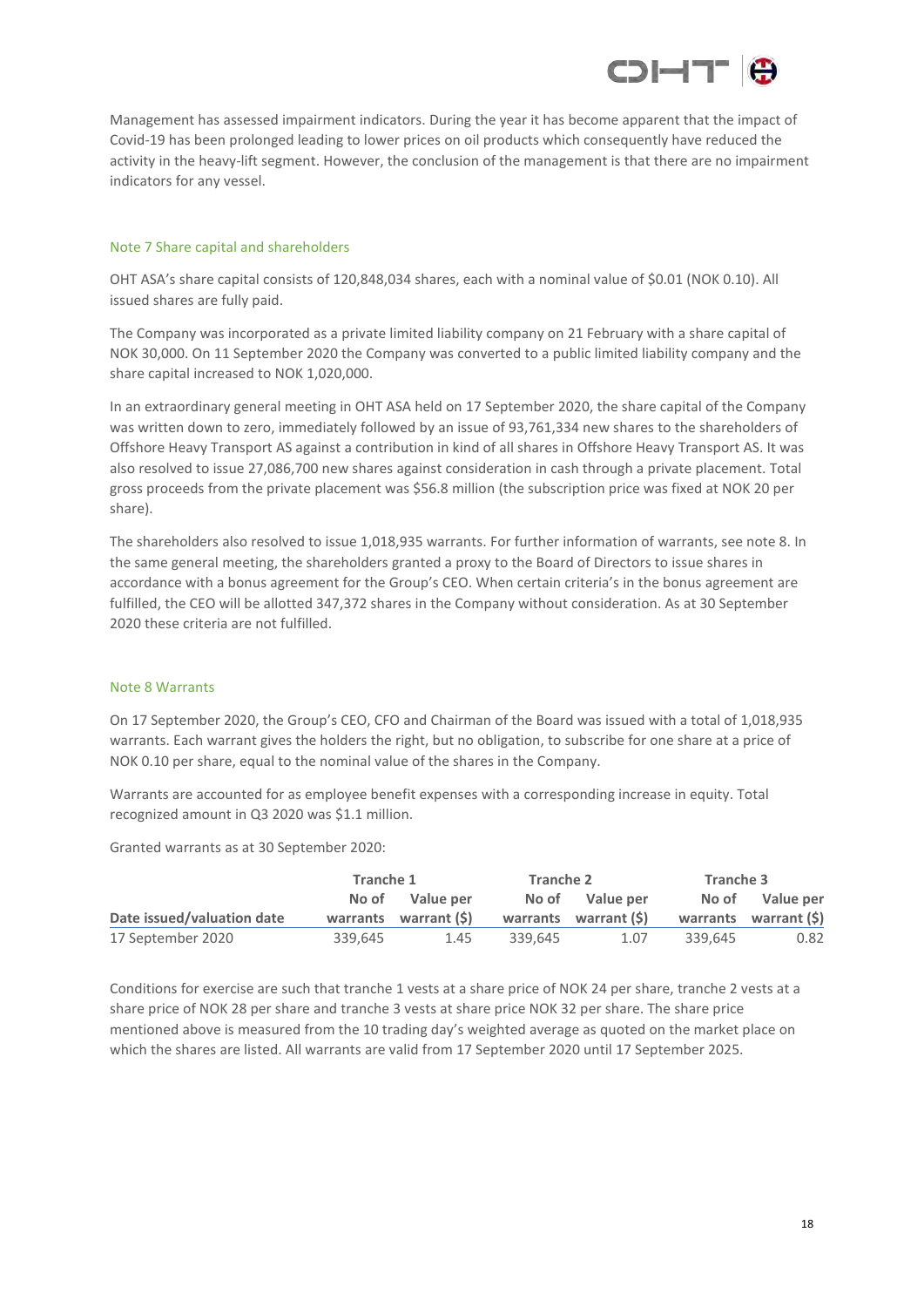

Warrants are valued by use of Monte Carlo Simulation. The Monte Carlo model project future share prices for the Company based on a risk-neutral framework (similar to the financial modelling used for other models such as Black-Scholes model or a binominal model). By using identical assumptions and sufficient number of simulations, a Monte Carlo simulation without special conditions would yield somewhat identical results to a Black-Scholes or binominal model. However, a Monte Carlo simulation allows for greater flexibility and customization of the assumptions and plan design parameters, which is necessary to value such a plan dependent on uncertainty with respect to vesting dates and quantity becoming exercisable. The following inputs to the Monte Carlo model is applied:

Interest rate: 0.33%

Volatility: 35%

#### Note 9 Interest-bearing debt

#### **Revolving credit facility**

Maturity date on the \$30 million revolving credit facility with Skandinaviska Enskilda Banken (SEB) is 31 December 2020. Offshore Heavy Transport AS, OHT Eagle AS, OHT Falcon AS, OHT Hawk AS, OHT Albatross AS, OHT Alfa Lift AS and OHT Management AS are jointly and severally liable for the loan. Outstanding loan amount as at 30 September 2020 was \$19 million. The loan has floating interest of LIBOR + 3.75%.

| in \$ thousands                               | 30 September 2020 31 December 2019 |        |
|-----------------------------------------------|------------------------------------|--------|
| Outstanding loan amount                       | 19.000                             | 25,000 |
| Debt issuance cost                            | (42)                               | (169)  |
| Debt to credit institutions at amortized cost | 18.958                             | 24.831 |

The following financial covenants exist under the loan agreement:

- Minimum consolidated liquidity shall at all times be the higher of (i) \$5,000,000 and (ii) \$1,000,000 per collateral vessel
- Market value of the collateral vessels shall at all times be at least equal to 200% of the outstanding amount under the facility
- Consolidated working capital shall at all times be greater than zero
- Equity ratio shall at all times be at least 40%

The Group is not in breach with any of the financial covenants.

#### **Financial lease liabilities**

| in \$ thousands                | 30 September 2020 31 December 2019 |       |
|--------------------------------|------------------------------------|-------|
| Current lease liabilities      | -534                               | 554   |
| Non-current lease liabilities  | 1.151                              | 1.426 |
| <b>Total lease liabilities</b> | 1.685                              | 1.980 |

The leases do not have significant residual value guarantees. The leases do not contain restrictions on the Group's financing or dividend policy.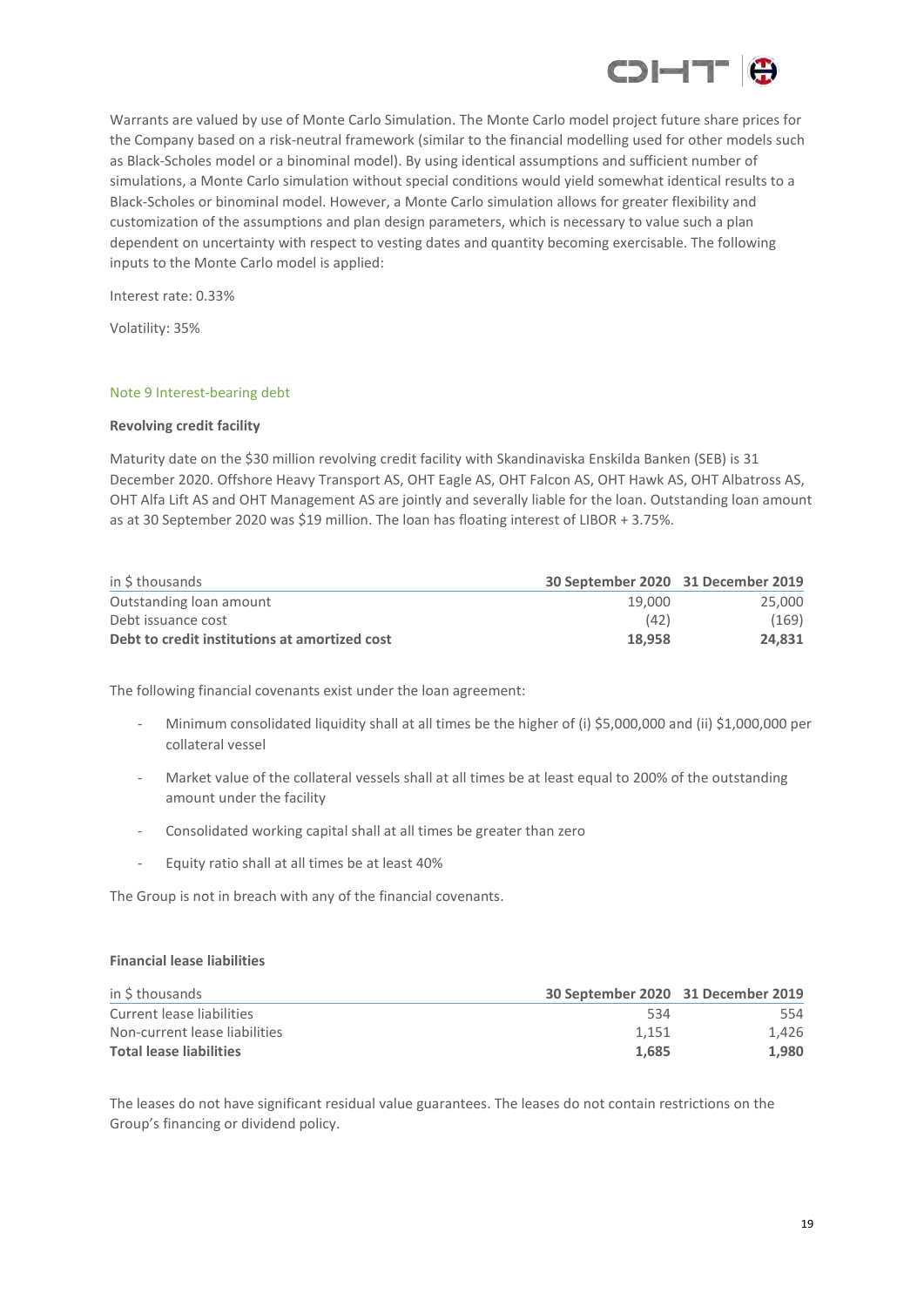

#### **Prepaid revenues**

Prepaid revenues not yet earned is reported as deferred revenue and classified as other current liabilities. When the prepaid revenue is for a period more than 12 months such payments include a significant financing component and a calculated interest is recognized.

| in \$ thousands                                                 | 30 September 2020 31 December 2019 |  |
|-----------------------------------------------------------------|------------------------------------|--|
| Prepaid revenues that include a significant financing component | 21.466                             |  |
| Accumulated interest                                            | 571                                |  |
| <b>Total recognized amount</b>                                  | 22.037                             |  |

#### Note 10 Related party transactions

The Group has purchased administrative, IT, office and accounting services from Arne Blystad AS under a corporate service agreement. Arne Blystad AS is wholly owned and controlled by Songa Corp, which is the majority shareholder of OHT.

The Group has purchased technical management services for its vessels from Songa Shipmanagement Ltd under a technical management agreement. Songa Shipmanagement Ltd is indirectly wholly owned and controlled by Songa Corp, which is the majority shareholder of OHT.

The Group has purchased crew management services for its vessels from Songa Crewmanagement Ltd under a crew management agreement. Songa Crewmanagement Ltd is indirectly wholly owned and controlled by Songa Corp, which is the majority shareholder of OHT.

See also note 11.

#### Note 11 Asset acquisition

On 13 September 2020, the Company entered into a share purchase agreement for the acquisition of 100% of the Shares in Vind Offshore Installation AS from Turbin Capital AS. Turbin Capital is indirectly owned 33.33% by chairman of OHT Rune Magnus Lundetræ, who is also the chairman of Turbin Capital AS. Vind Offshore Installation AS had on the date of acquisition entered into a heads of agreement with China Merchant Industry Holdings for the building of two jack-up wind turbine installation vessels with options for two additional vessels. Consideration for the shares was NOK 30,000, however Turbin Capital AS is entitled to an additional purchase price of (i) \$2.3 million which falls due upon the effective date of the first shipbuilding contract and (ii) \$1.1 million which falls due upon the effective date of the second shipbuilding contract. The additional purchase price set out in sub-section (i) shall be paid either in shares of the Company based on a subscription price of NOK 20 per share or paid in cash, to which Turbin Capital AS has undertaken to use the proceeds to acquire shares in the Company. The additional purchase price set out in sub-section (ii) above shall be settled in cash.

The acquisition was completed on 17 September 2020. The transaction is accounted for as an asset acquisition. The contingent considerations are considered to be part of the cost of the eventual future vessels to be constructed and will be recognized as a liability when there is an unconditional obligation to settle, i.e. when the shipbuilding contract becomes effective. Whether or not the contracts become effective is under the control of the Company. Following the transaction, \$191 thousand has been recognized as other non-current asset.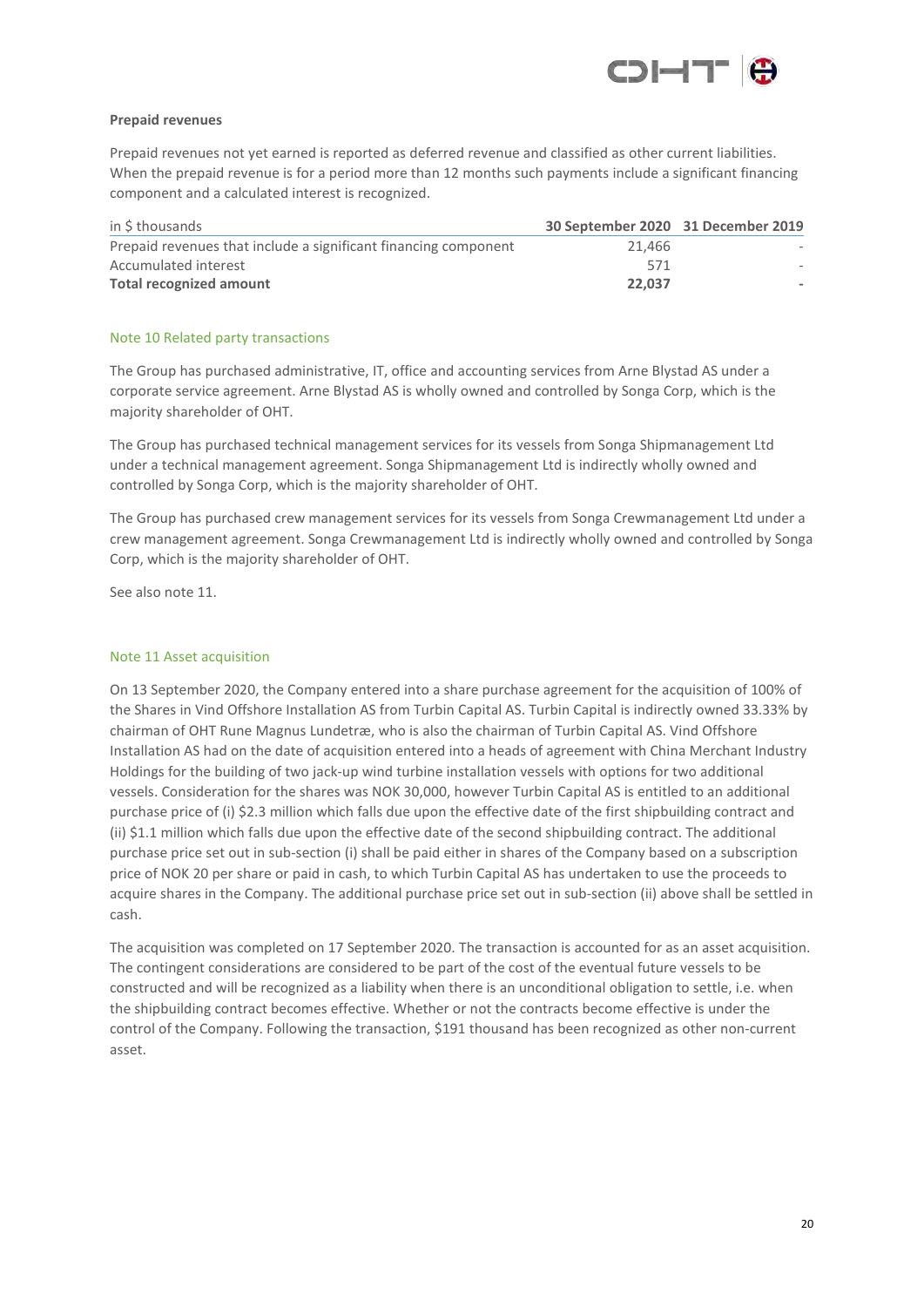

#### Note 12 Commitments and contingencies

At 30 September 2020, the Group has significant contractual commitments of in total \$201 million. These commitments are related to the construction of a heavy lift semi-submersible installation vessel for installation of foundations to the offshore wind market. Of this, \$9 million falls due in November 2020, the fourth yard installment of \$19 million falls due in January 2021 and the rest in Q4 2021.

#### Note 13 Subsequent events

On 3 October 2020, the Group signed a ship building contract for one wind turbine installation vessel, VIND 1.

The Group's \$30 million revolving credit facility (RCF) elapses end of this year. Therefore, the Group has negotiated a facility to replace the current one. The new RCF has a three-year term, limit of \$50 million, with a step-down to \$30 million in year 3. The facility is expected to be signed during first half of December.